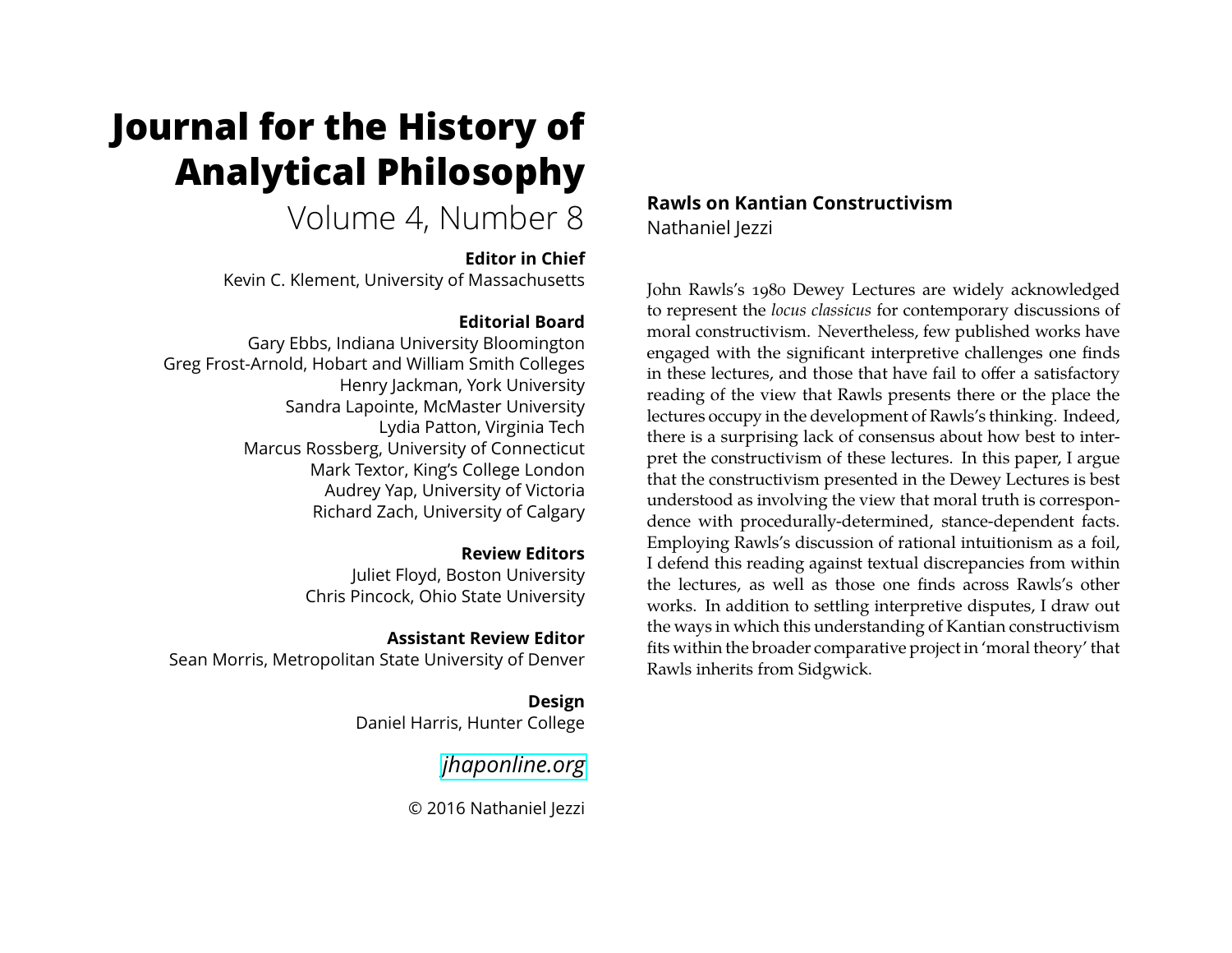# **Rawls on Kantian Constructivism**

Nathaniel Jezzi

#### **1. Introduction**

Many philosophers have shown an interest in constructivism in ethics in recent years—either presenting [\(Hill 1989;](#page-24-0) [Darwall,](#page-23-0) [Gibbard and Railton 1992;](#page-23-0) [O'Neill 2003a,](#page-25-0)[b\)](#page-25-1), or defending [\(Rawls](#page-25-2) [1980;](#page-25-2) [Scanlon 1982;](#page-25-3) [O'Neill 1989;](#page-24-1) [Milo 1995;](#page-24-2) [Korsgaard 1996,](#page-24-3) [2003;](#page-24-4) [James 2007,](#page-24-5) [2012;](#page-24-6) [Street 2008,](#page-25-4) [2010;](#page-25-5) [LeBar 2008;](#page-24-7) [Lenman](#page-24-8) [2010,](#page-24-8) [2012;](#page-24-9) [Hill 2011;](#page-24-10) [Dorsey 2012;](#page-23-1) [Bagnoli 2013a;](#page-23-2) [Silk 2015;](#page-25-6) [Schafer 2015a,](#page-25-7)[b\)](#page-25-8), or critiquing [\(Brink 1987,](#page-23-3) [1989;](#page-23-4) [Timmons 2003;](#page-25-9) [Gibbard 1999;](#page-24-11) [Shafer-Landau 2003;](#page-25-10) [Fitzpatrick 2005;](#page-24-12) [Hussain](#page-24-13) [and Shah 2006;](#page-24-13) [Enoch 2009;](#page-23-5) [Hussain 2012;](#page-24-14) [Ridge 2012\)](#page-25-11) versions of the view. The list of participants in this debate continues to grow, and there is still currently no consensus on what constructivism is supposed to be or how exactly it relates to realism or other available metaethical positions, like response-dependence theories or expressivism [\(Street 2010,](#page-25-5) 364). However, there is a broad consensus amongst these philosophers that constructivism in ethics first finds contemporary expression in John Rawls's 1980 Dewey Lectures, collectively titled 'Kantian Constructivism in Moral Theory' (hereafter *[KCMT](#page-25-2)*).<sup>1</sup> In fact, nearly every major recent contribution to this debate cites *[KCMT](#page-25-2)* as the *locus classicus* for contemporary discussions.

Nevertheless, few philosophers have engaged explicitly with the details of the view Rawls presents there, perhaps because there are significant interpretive challenges that must first be overcome[.2](#page-1-1) In particular, Rawls makes varied remarks about the role of moral truth in constructivism and the independence of moral theory from other areas of philosophical investigation. While these remarks fit well with his characterization of justice as fairness in later works, it is less clear how one is to square them with his characterization of constructivism in the lectures. Indeed, some might reasonably question whether there is a productive and coherent way of accommodating everything that Rawls says in the lectures or whether a careful reconstruction is worth the effort, especially when this is arguably not essential to understanding the trajectory of his larger and more central project in political philosophy.

One of my aims in this paper is to defend a careful, textuallybased reading of the constructivism of *[KCMT](#page-25-2)* against such challenges, one that should afford us with a clearer historical backdrop to current presentations and debates. The interpretation I defend is one according to which Rawls's Kantian constructivism in the lectures is to be understood as involving (if not committing one to) a form of stance-dependent cognitivism[.3](#page-1-2) On the one hand, as a view in moral theory, Kantian constructivism asks us to entertain what it would be like to regard ourselves *as if* such a stance-dependent cognitivism were true—from within an engaged, first-order perspective, so to speak—and to work out how this form of self-regard would structure norms for relating to ourselves and others. On the other hand, Rawls allows

<span id="page-1-0"></span><sup>1</sup>As Brian Barry [\(1989,](#page-23-6) 264–65) recognizes, it is also the first place that the term 'constructivism' shows up in Rawls's work.

<span id="page-1-1"></span><sup>2</sup>Brink's [\(1989\)](#page-23-4) discussion is the notable exception. The same account can also be found in the earlier [Brink](#page-23-3) [\(1987\)](#page-23-3). However, as Brink's later discussion is 'essentially unchanged' and also more comprehensive than the earlier discussion [\(Brink 1989,](#page-23-4) 303n), I will cite the later text in further reference to Brink's views. This is not to say that other philosophers have not published claims about the role of *[KCMT](#page-25-2)* in the development of Rawls's thinking about justice. See, for example, [Barry](#page-23-6) [\(1989\)](#page-23-6), [Freeman](#page-24-15) [\(1999,](#page-24-15) [2007\)](#page-24-16) and [Weithman](#page-25-12) [\(2010\)](#page-25-12). However, for all of their insight, none of these works offer a sustained, close reading of the lectures in the way that Brink does, or that I attempt here.

<span id="page-1-2"></span><sup>&</sup>lt;sup>3</sup>This distinction between involving and committing will be explained in sections [3](#page-5-0) and [4.](#page-9-0)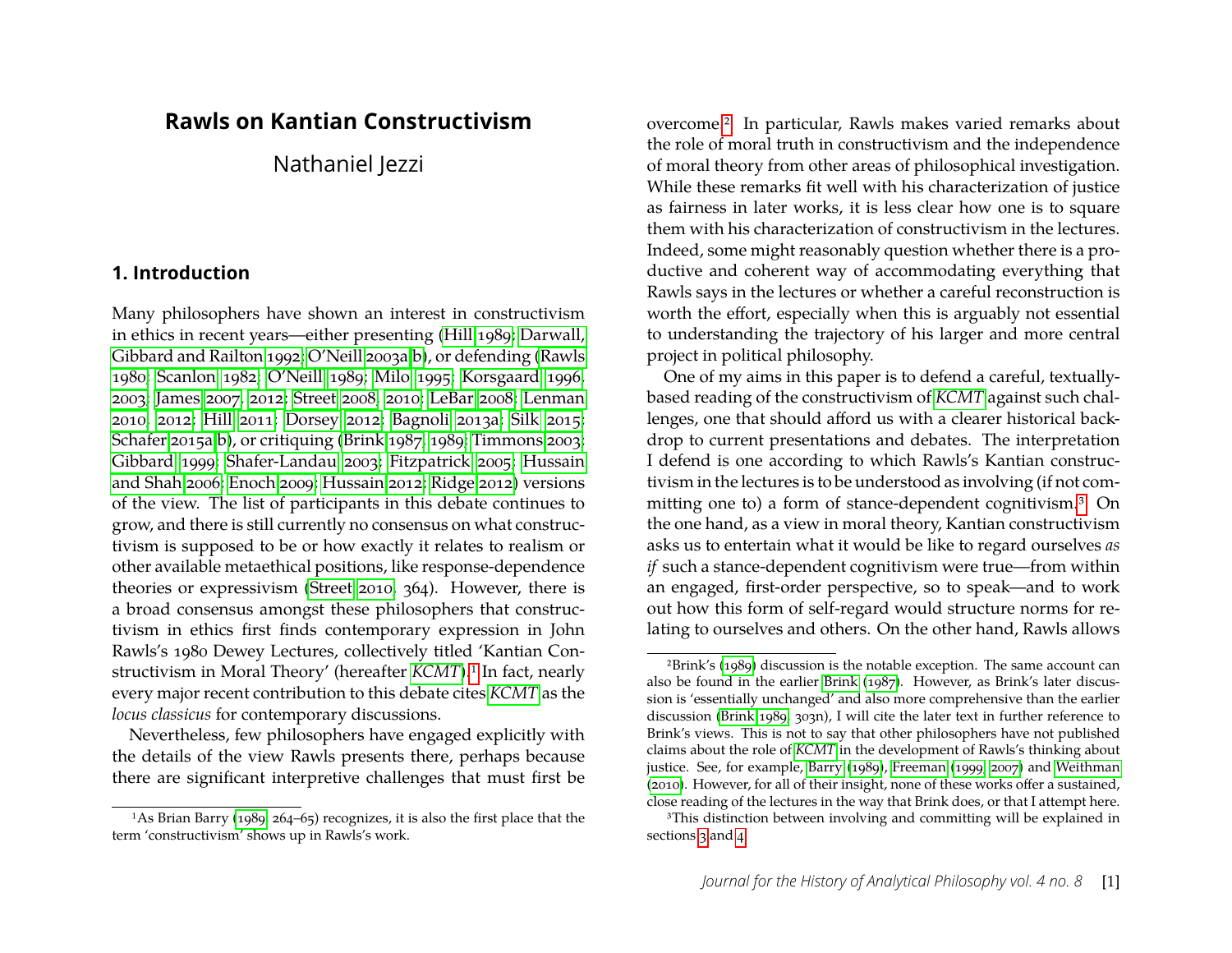that the conclusions we draw within this engaged, first-order perspective bear on our theoretical commitments outside of this perspective[.4](#page-2-0) To be clear, my claim is not that Rawls intended to present the view this way or that this characterization of constructivism represents his own considered view at the time of writing these lectures;<sup>5</sup> rather, what I offer is a rational reconstruction of the view one finds there on the basis of philosophical and textual coherence.<sup>6</sup>

Another related aim is to draw attention to the way in which the view that Rawls develops in the lectures contributes to the broader comparative project in 'moral theory' that he inherits from Henry Sidgwick. Although Rawls holds up Sidgwick's work in *The Methods of Ethics* (hereafter *[Methods](#page-25-13)*) as a model for his own approach to moral theorizing, he also thinks that

<span id="page-2-1"></span>5Rawls is, in fact, quite explicit that he is *not* defending Kantian constructivism in the lectures but, merely, explicating this position for the purposes of moral theory (*[KCMT](#page-25-2)*, 570).

Sidgwick fails to fully appreciate the structural complexity of the task. By identifying exactly why Rawls thinks that Sidgwick's framework for moral theory fails and how he tries to correct for this, we will better appreciate the relevant comparison class for Kantian constructivism, along with the details of this view and its further commitments. What's more, this discussion will reveal that the standard way of situating *[KCMT](#page-25-2)* within Rawls's work obscures the lectures' real role and significance within the development of Rawls's thinking. Instead of reading the lectures as a 'transitional stage' between better known works, I argue that they represent the culmination of Rawls's response to Sidgwick and that, in this respect, we better appreciate their importance in relation to an altogether different set of texts.

Although I believe that the reading I offer is the best way to make sense of all of the competing evidence one finds across the text, the point of this exercise is not merely to settle interpretive disputes. The view I uncover also reveals something important and, as of yet, underappreciated about both the structure of and possibilities for an approach to moral theorizing that assigns primacy to conceptions of moral personality.

The structure of this paper is the following: In section [2,](#page-3-0) I present a 'conventional' reading of *[KCMT](#page-25-2)* alongside the two interpretative challenges it faces: Rawls's disavowals of moral truth and metaphysics. In section [3,](#page-5-0) I contrast Rawls's conception of moral theory with the approach Rawls finds in Sidgwick and explain what this reveals about the relevant comparison class for Kantian constructivism. In section [4,](#page-9-0) I present the details of Kantian constructivism within this framework, drawing special attention to the way Rawls understands the Kantian conception of autonomy, and explain how the resulting view requires us to reframe the role of the conventional interpretation in Rawls's thinking. In section [5,](#page-11-0) I return to the interpretive challenges I introduce earlier and argue that a response is not to be found in familiar works but, rather, in a heretofore unappre-

<span id="page-2-0"></span><sup>4</sup>Here, an instructive contrast can be found in the quasi-realist approach of some contemporary expressionists. See, e.g., [Blackburn](#page-23-7) [\(1998\)](#page-23-7) and [Gib](#page-24-17)[bard](#page-24-17) [\(2003\)](#page-24-17). Like quasi-realism, Rawlsian moral theory invites us to consider metaethical ways of thinking and talking from within the standpoint of an engaged, first-order perspective. However, unlike quasi-realism, the aim is not to neutralize or quarantine this way of thinking and talking within the first-order perspective; rather, Rawls wants to allow that our first-order reflection on metaethics might have consequences for our second-order, metaethical commitments. Following Mark Timmons, we might think of Rawlsian moral theory as part of a project of *internal accommodation* whereby 'a plausible metaethical view should comport with deeply embedded assumptions of ordinary moral discourse and practice' [\(1999,](#page-25-14) 12). Both [Korsgaard](#page-24-4) [\(2003\)](#page-24-4) and [Street](#page-25-5) [\(2010\)](#page-25-5) have acknowledged ways in which their own versions of constructivism share features with expressivism. My reading of *[KCMT](#page-25-2)* suggests a way in which Rawls's own constructivist project in moral theory might also share something with the approach taken by defenders of these views.

<span id="page-2-2"></span><sup>6</sup>Brink is also explicit that his reading is to be understood as a *reconstruction* in this sense. See, e.g., [Brink](#page-23-3) [\(1987,](#page-23-3) 72–73), and compare [Weithman](#page-25-12) [\(2010,](#page-25-12) 21). However, I think that when we apply Brink's own interpretive methods to the text we see that his reading cannot be correct. Rather, the correct view involves the stance-dependent cognitivist reading I defend here.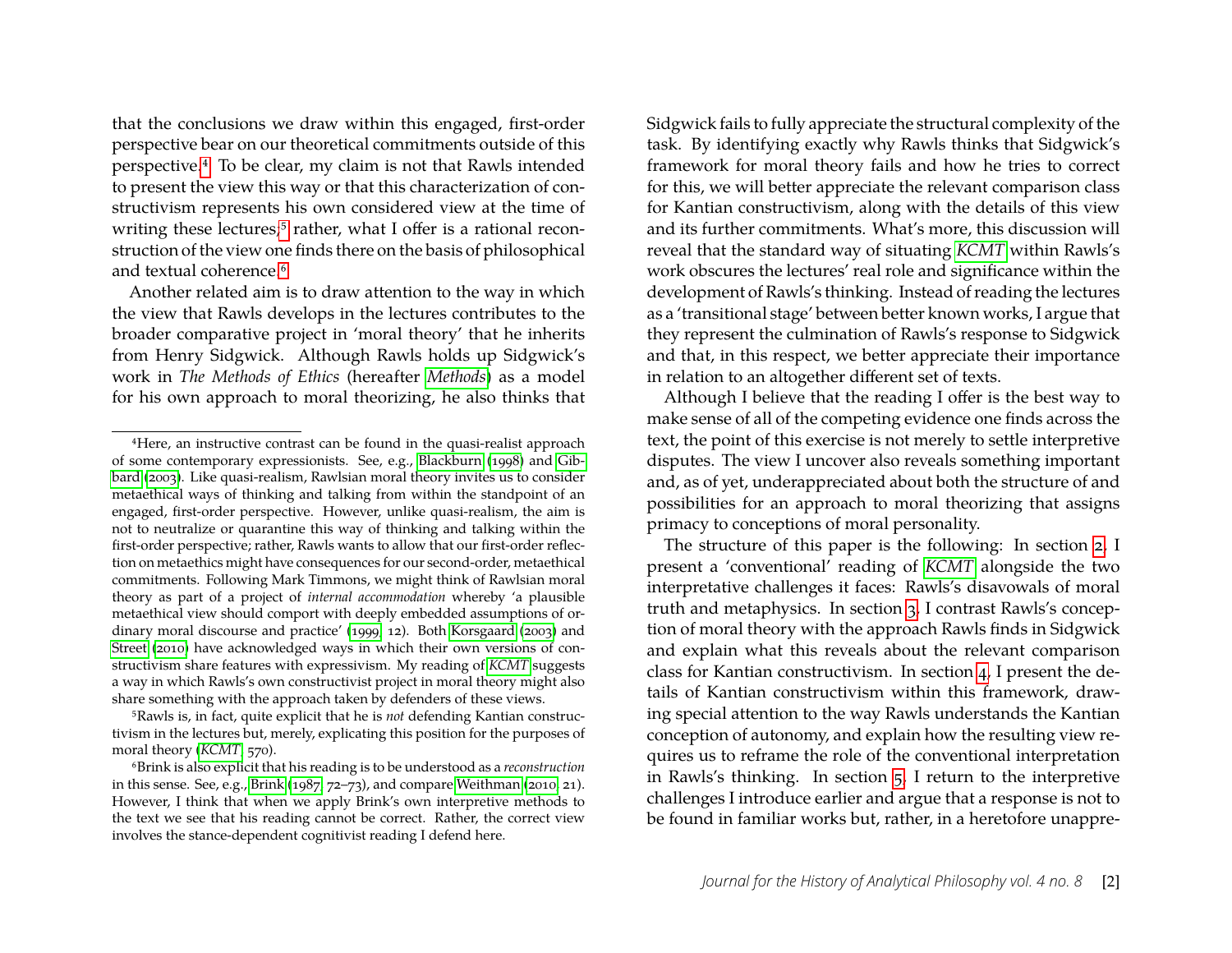ciated source, viz., Rawls's doctoral dissertation, and that what Rawls says there supports my interpretation of *[KCMT](#page-25-2)*. In section [6,](#page-21-0) I conclude by highlighting how the arguments I have presented require us to resituate *[KCMT](#page-25-2)* within the broader context of Rawls's writings and reconceive its role in the development of his thinking.

#### <span id="page-3-0"></span>**2. The Conventional Interpretation and Its Challenges**

Constructivism is a broad family of views. However, as many defenders of constructivism find inspiration for their views in Kant's moral philosophy, it is understandable that, up until quite recently, discussions about constructivism have centered on Kantian varieties[.7](#page-3-1) Although there is presently no uncontroversial understanding of *Kantian constructivism* in ethics,<sup>8</sup> certain interpretations have enjoyed more support than others. In particular, the view is often presented, or interpreted, as a metaethical view that combines the following three claims:

- I. Moral statements are truth-apt.
- II. At least some moral statements are true.
- III. What makes these statements true are facts about what rational agents would choose, or agree to, in a choice procedure that represents persons as free and equal.

Let us call this the *Conventional Interpretation*. Claim I distinguishes constructivism from expressivism and traditional forms of non-cognitivism. Claim II marks the view as a version of a success theory (i.e., a rejection of Mackean error theory). Claim III states that the truth-making facts for moral statements are, in the words of Ronald Milo, *stance-dependent*—i.e., 'they consist in the instantiation of some property that exists only if some thing or state of affairs is made the object of an intentional psychological state (a stance), such as a belief or a conative or affective attitude.['9](#page-3-3) In the case of Kantian constructivism, moral facts depend on our *volitional* stances, or what we would choose, or will, or agree to in the course of the procedure. This last condition serves to distinguish the view from certain forms of *stance-independent* moral realism (i.e., views according to which the nature of moral facts is, at bottom, independent of what we desire, believe, choose, will, or agree to)—such as rational intuitionism—on the one hand[,10](#page-3-4) as well as certain stancedependent cognitivist views—such as ideal observer theories and extreme versions of metaethical relativism—on the other hand.<sup>11</sup>

Although Rawls discusses Kantian constructivism in several of his works[,12](#page-3-6) one finds his most extensive and detailed presen-

<span id="page-3-1"></span><sup>7</sup>More recently, there has been a proliferation of constructivisms being defended and debated in the philosophical literature—including Aristotelian (e.g., [LeBar 2008\)](#page-24-7), Humean (e.g., [Lenman 2010;](#page-24-8) [Street 2008,](#page-25-4) [2010\)](#page-25-5) and Nietzschean versions (e.g., [Silk 2015\)](#page-25-6).

<span id="page-3-2"></span><sup>8</sup>See [Galvin](#page-24-18) [\(2010\)](#page-24-18) for a survey of recent positions.

<span id="page-3-3"></span><sup>9</sup>See [Milo](#page-24-2) [\(1995,](#page-24-2) 192). Both [Shafer-Landau](#page-25-10) [\(2003\)](#page-25-10) and [Street](#page-25-4) [\(2008\)](#page-25-4) follow Milo in describing the constructivist as committed to a stance-dependent view of moral facts.

<span id="page-3-5"></span><span id="page-3-4"></span><sup>10</sup>For coinage of this term, see [Milo](#page-24-2) [\(1995,](#page-24-2) 182).

<sup>11</sup>One may object that III, in referencing 'rational agents' or 'persons as free and equal', smuggles moral/normative content into the account, rendering the view first-order (cf. [Hussain and Shah 2006;](#page-24-13) [Hussain 2012\)](#page-24-14). For some recent support for interpreting Kantian constructivism as a view in metaethics, see [Ridge](#page-25-11) [\(2012,](#page-25-11) 140); [Galvin](#page-24-18) [\(2010,](#page-24-18) 22ff). Note, however, that even if Kantian constructivism counts as a view in metaethics, there is the further question of whether it counts as a novel, interesting, and free-standing alternative to existing metaethical views. For some doubts about this see [Hussain and Shah](#page-24-13) [\(2006\)](#page-24-13); [Hussain](#page-24-14) [\(2012\)](#page-24-14); [Street](#page-25-4) [\(2008\)](#page-25-4); [Enoch](#page-23-5) [\(2009\)](#page-23-5); [Ridge](#page-25-11) [\(2012\)](#page-25-11). Although I mostly set this further question aside, there is a way in which the reading I offer here helps to mitigate this concern. For if, as I argue, Rawls's aim in introducing metaethical considerations is to characterize competing selfconceptions and related forms of self-regard from within moral theory, the further question as to whether these metaethical considerations constitute a determinate and free-standing position in metaethics is largely beside the point.

<span id="page-3-6"></span><sup>12</sup>See [Rawls](#page-25-15) [\(1985,](#page-25-15) 230–31, 237n, 239n, 246–47); [\(1989,](#page-25-16) 81–113, 95–102); [\(1993/1996,](#page-25-17) 99–101, 110–18); [\(2000,](#page-25-18) 235–52). As I will argue in due course,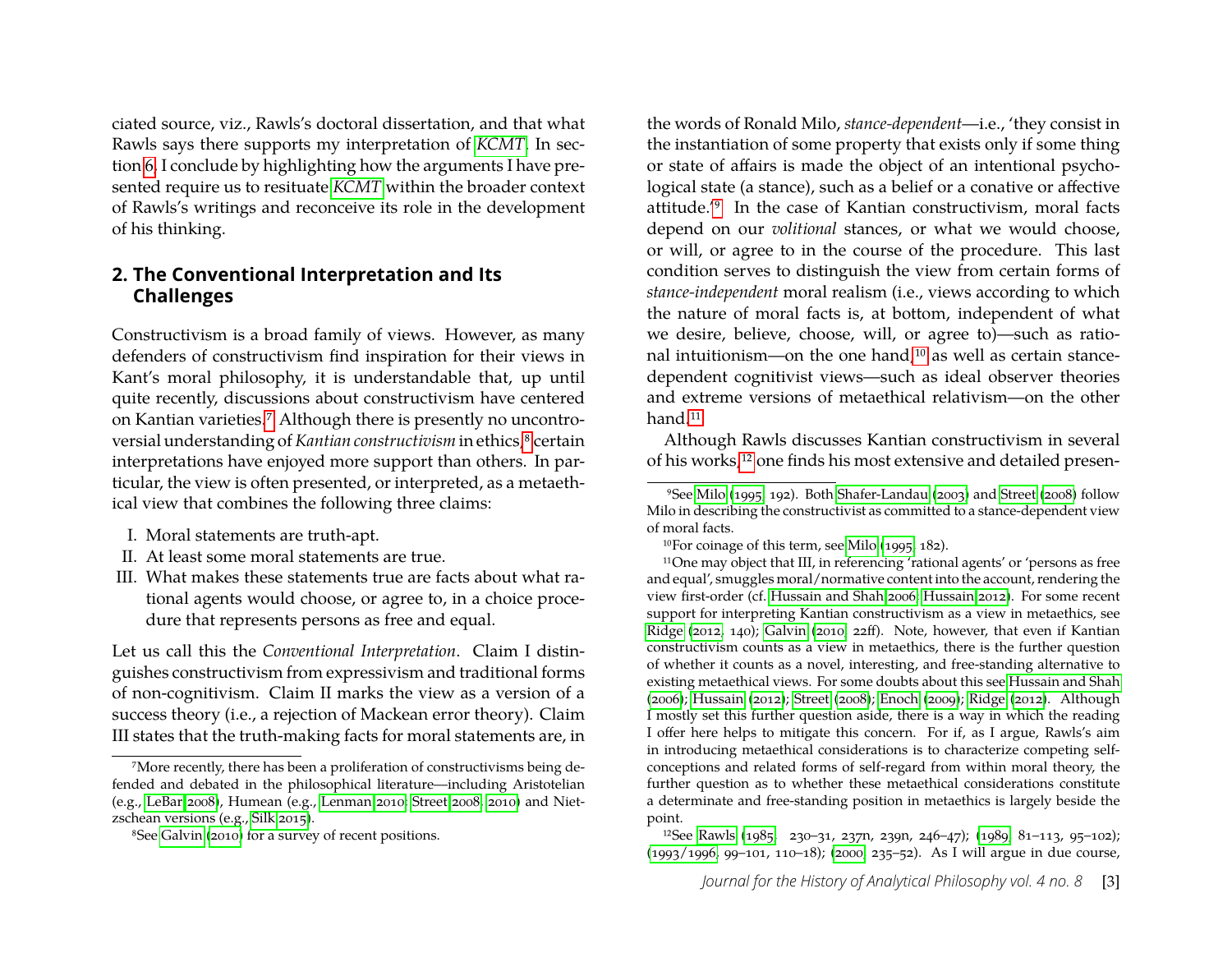tation of this view in *[KCMT](#page-25-2)*. As in earlier work, Rawls's concern in these lectures is to explicate and ground his account of justice as fairness—'the idea that the principles of justice are agreed to in an initial situation that is fair' [\(Rawls 1971/1999,](#page-25-19) 11; compare *[KCMT](#page-25-2)*, 552). However, Rawls is clear that justice as fairness only represents one particular 'variant' (*[KCMT](#page-25-2)*, 515) or 'illustration' (*[KCMT](#page-25-2)*, 535) of Kantian constructivism in moral theory. The following oft-quoted passages are instances of Rawls's characterizing Kantian constructivism more broadly.

Kantian constructivism holds that objectivity is to be understood in terms of a suitably constructed social point of view that all can accept. Apart from the procedure of constructing the principles of justice, there are no moral facts. Whether certain facts are to be recognized as reasons of right and justice, or how much they are to count, can be ascertained only from within the constructive procedure, that is, from the undertakings of rational agents of construction when suitably represented as free and equal moral persons. (*[KCMT](#page-25-2)*, 519)

The parties in the original position do not agree on what the moral facts are, as if there already were such facts. It is not that, being situated impartially, they have a clear and undistorted view of a prior and independent moral order. Rather (for constructivism), there is no such order, and therefore no such facts apart from the procedure of construction as a whole; the facts are identified by the principles that result. (*[KCMT](#page-25-2)*, 568)

These passages provide evidence for thinking that Rawls understands Kantian constructivism to be the view that *moral* principles (or 'reasons of right and justice') are determined by the hypothetical agreements that follow from his favored construction procedure—viz., *the original position*, 'a situation that is fair between [the parties] and in which they are represented solely as free and equal moral persons' (*[KCMT](#page-25-2)*, 522; see also *[KCMT](#page-25-2)*, 519, 524, 543, 548, 559, 560–61, 564, 565.) These statements appear to confirm an understanding of constructivism that would include all three of the conditions presented above: there are moral *facts* which serve as truth-makers for moral statements, but these facts are not stance-independent; rather they are picked out by procedurally-dependent principles—i.e., principles that the parties to the procedure would *agree to*. So, the Conventional Interpretation would appear to capture the constructivism of *[KCMT](#page-25-2)*[.13](#page-4-0)

Although there is good *prima facie* reason for reading the constructivism of *[KCMT](#page-25-2)* this way, one does not have to look any further than *[KCMT](#page-25-2)* itself to find evidence that complicates the claim that Rawls's constructivism is a stance-dependent, cognitivist success theory. There are two main complications that must be overcome by anyone who would apply the Conventional Interpretation to the constructivism of *[KCMT](#page-25-2)*.

First, throughout the lectures, Rawls repeatedly insists that Kantian constructivism makes no claims to moral truth. To-

there are important differences between Rawls's discussion of 'the Kantian interpretation of justice as fairness' in §40 of [Rawls](#page-25-19) [\(1971/1999,](#page-25-19) 221–27) and the constructivism of *[KCMT](#page-25-2)* and later writings; the two views should not be conflated. This point has not been sufficiently appreciated by commentators (including, e.g., [Freeman 1999,](#page-24-15) [2007;](#page-24-16) [Weithman 2010\)](#page-25-12) and has led them to misconstrue the role of *[KCMT](#page-25-2)* in the development of Rawls's thinking.

<span id="page-4-0"></span><sup>13</sup>One will notice that the characterization of constructivism I present here presupposes (or at least suggests) a correspondence theory of truth and a correlative ontology of truth-makers. However, it is not clear that the Conventional Interpretation requires this. Rather, it would appear possible for a defender of this interpretation to remain agnostic on the nature of truth or even to accept talk of 'truth-makers' and 'facts' but deny that this commits one to any form of metaphysical realism or substantive explanation. Moreover, one might argue, the available textual evidence would also not appear to force a correspondence theory upon Rawls. I concede both of these points. As will become clear later in the discussion, my point is only to show just how much metaphysical weight Kantian constructivism in moral theory can bear. Although nothing in the text requires us to read constructivism as involving a correspondence theory, there is also nothing that Rawls says that precludes this. What's more, there is even some reason to think that a correspondence theory would serve to strengthen the contrast that Rawls intends to draw between rational intuitionism and constructivism. Thanks to an anonymous referee for helping me to clarify this point.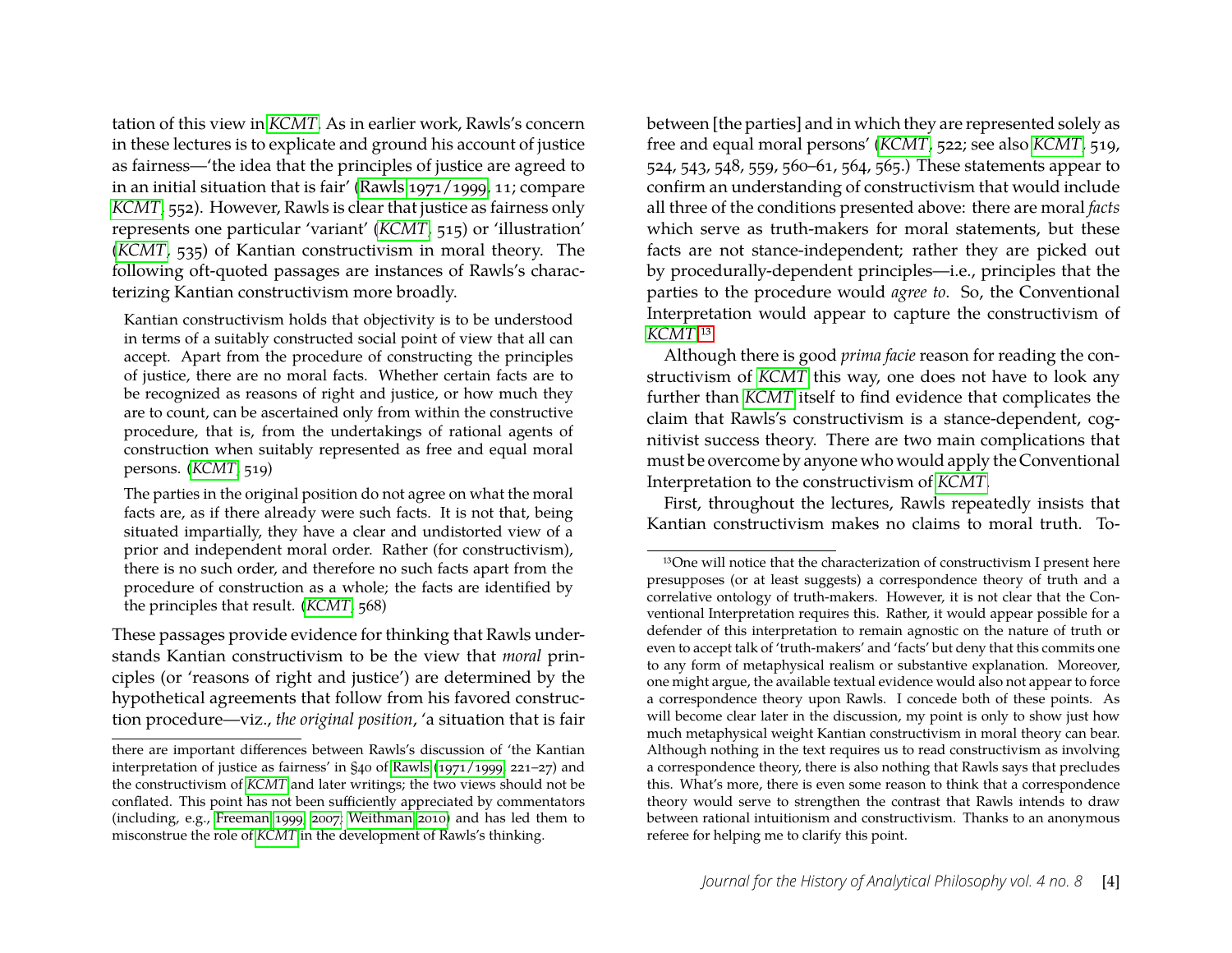wards the beginning of the first lecture, Rawls notes that in constructivism 'the search for reasonable grounds for reaching agreement rooted in our conception of ourselves and in our relation to society replaces the search for moral truth' (*[KCMT](#page-25-2)*, 519). He repeats this point again in his concluding remarks in 'Lecture  $III'$ .

This rendering implies that, rather than think of the principles of justice as *true*, it is better to say that they are the principles most *reasonable for us*, given our conception of persons as free and equal, and fully cooperating members of a democratic society. (*[KCMT](#page-25-2)*, 554, emphasis added)

This shift away from talk of the truth of moral principles to talk of their reasonableness may appear confusing. Why does Rawls introduce *reasonable for us* as an alternative to truth? Does this shift suggest that we ought not to interpret Kantian constructivism as a version of moral cognitivism? This disavowal of truth presents an apparent challenge for the three-point Conventional Interpretation, since each point of its characterization of Kantian constructivism invokes truth.

Second, and perhaps relatedly, Rawls appears to describe *justice as fairness*—the variant of Kantian constructivism he is most concerned with in *[KCMT](#page-25-2)*—as independent of metaphysics and other metaethical concerns. In fact, in later works, he clearly distances justice as fairness from the kind of metaethical constructivism I have described above, opting instead for a metaphysically neutral 'free-standing conception' of justice (see, esp., [Rawls 1993/1996\)](#page-25-17). Whereas the Conventional Interpretation involves metaethical commitments, these remarks suggest that Rawls's view is not to be interpreted as a metaethical doctrine at all.

Despite Rawls's apparent disavowal of truth in *[KCMT](#page-25-2)* and clear distancing of justice as fairness from metaethical constructivism in later works, I will argue that the view Rawls presents in the earlier *[KCMT](#page-25-2)* ought to be understood as involving an appeal (if not a commitment) to the above three claims and, indeed, that this represents the most plausible and coherent reading of the view. If I am correct, the Conventional Interpretation ends up getting something right. But it also counts as mistaken, or misleading, in the sense that it fails to adequately capture the complexity of Rawls's view. In order to appreciate the interpretive arguments I will present, it will first prove useful to have an understanding of what Rawls means when he describes Kantian constructivism as a position *in* moral theory. I will address this point over the course of the following two sections.

### <span id="page-5-0"></span>**3. Advancing Sidgwickean Moral Theory**

While it would be hard to miss the influence of Kant on Rawls's discussion in *[KCMT](#page-25-2)*, few have commented on the extent of Sidgwick's influence[.14](#page-5-1) This is quite surprising, considering that Rawls's commentary on *[Methods](#page-25-13)* explicitly motivates the Kantian approach to morality that one finds in *[KCMT](#page-25-2)*[.15](#page-5-2) Although Rawls considers Sidgwick's *[Methods](#page-25-13)* 'the outstanding achievement in modern moral theory,' he is not uncritical (*[KCMT](#page-25-2)*, 554). In particular, he criticizes Sidgwick for misunderstanding and, consequently, underestimating a distinctly Kantian approach to moral inquiry [\(Rawls 1974–75,](#page-25-20) 9–10; *[KCMT](#page-25-2)*, 556). In light of this criticism, it is natural to read his own work in *[KCMT](#page-25-2)* as a corrective or supplement to Sidgwick's project in *[Methods](#page-25-13)*. But, in order to understand how exactly *[KCMT](#page-25-2)* is meant to correct or supplement *[Methods](#page-25-13)*, we first need to know what Rawls means by 'moral theory' and how this contrasts with a different kind of project that he refers to by the name 'moral philosophy'. As we will see, the move from Sidgwickean to Rawlsian moral theory

<span id="page-5-1"></span><sup>14</sup>For an exception, see Terence Irwin's [\(2009\)](#page-24-19) discussion of Rawls, esp., pp. 892, 897–98, 940, 945.

<span id="page-5-2"></span><sup>15</sup>See, e.g., [Rawls](#page-25-20) [\(1974–75,](#page-25-20) 9–10); *[KCMT](#page-25-2)* (554–56). Rawls also cites Sidwick in his dissertation when first introducing his conception of moral theory (there under of the guise of 'traditional ethics'); see [Rawls](#page-25-21) [\(1950,](#page-25-21) 5n).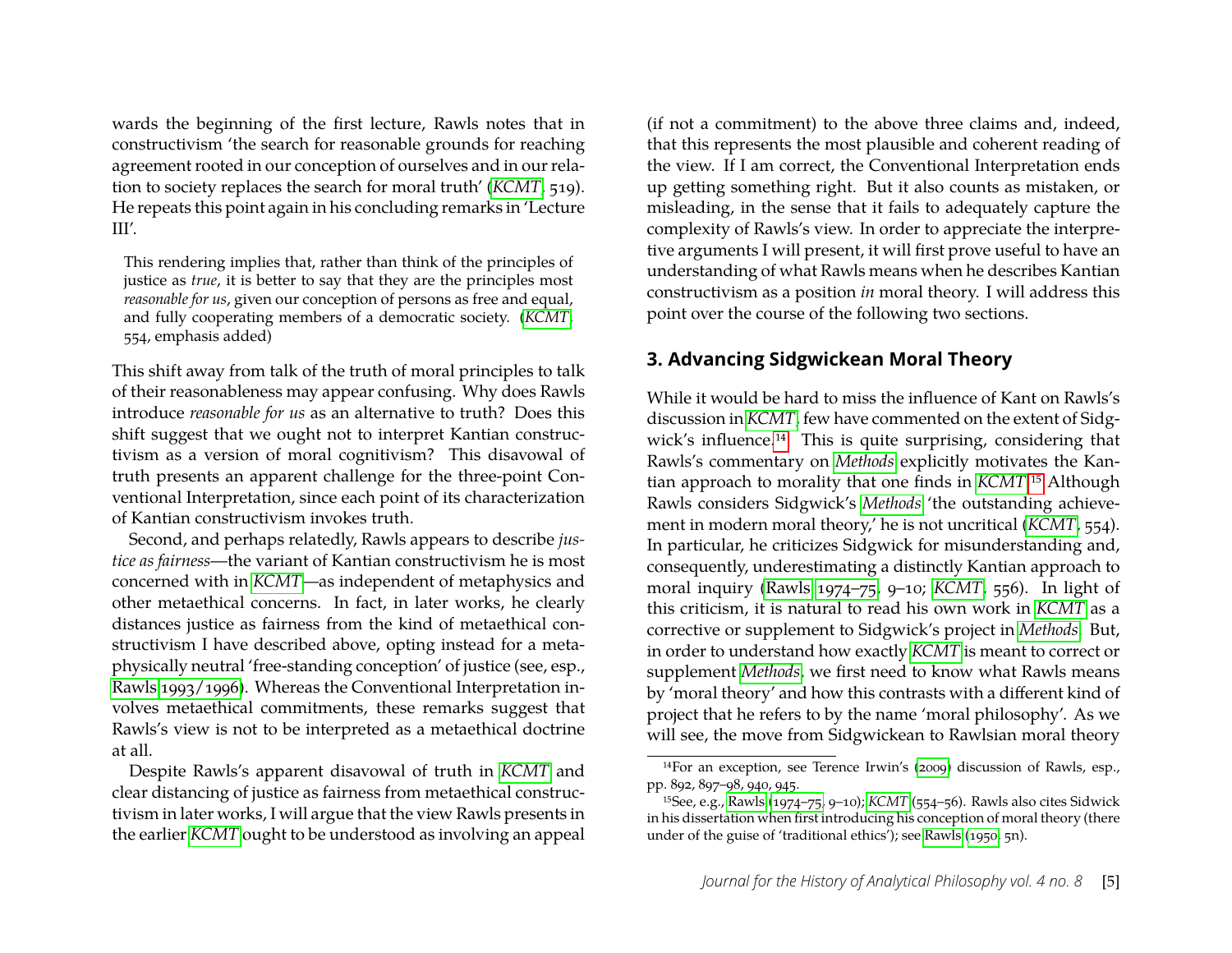reveals the particular way in which metaethical considerations enter into Rawls's characterization of Kantian constructivism. What's more, Rawls's treatment of these matters is controversial and does not map easily onto contemporary discussions of the so-called 'autonomy of ethics.' This is likely a further reason for why the details of Rawls's view in *[KCMT](#page-25-2)* have received so little explicit attention.

*Moral theory*, according to Rawls, is the comparative study of substantive moral conceptions, the different moral structures they form, and the way in which these structures relate to moral sensibilities (or what would now more commonly go by the name 'moral psychology'). *Moral philosophy*, by contrast, is a broader notion that includes moral theory but also metaethical concerns in epistemology, metaphysics, the philosophy of mind, and the philosophy of language[.16](#page-6-0) When Rawls writes of Sidgwick's *[Methods](#page-25-13)* representing a model for *[KCMT](#page-25-2)*, he is clearly referring to the former approach to moral inquiry. As the title of the lectures and subsequent commentary makes clear, Rawls understands his discussion of Kantian constructivism as contributing to a project *in* moral theory, and not one that is, in the first instance, in moral epistemology, metaphysics, or the philosophy of mind or language.

Some philosophers have taken Rawls's claim about 'the independence of moral theory' to mean complete neutrality concerning broader philosophical issues in, e.g., epistemology and metaphysics[.17](#page-6-1) On such a view, moral theory is an approach in first-order ethics that has no bearing on one's second-order commitments; it is compatible with any number of second-order interpretations[.18](#page-6-2) If this is in fact what Rawls means by 'inde-

pendence', the Conventional Interpretation must be mistaken. So it is important that I address this view at the outset.

A close reading of the passages in which Rawls makes these statements reveals that complete neutrality is not what Rawls has in mind. Rather, he intends 'the independence of moral theory' to express two different claims. The first is that moral theory is not methodologically subordinate to other branches of philosophical inquiry (i.e., metaphysics, epistemology, philosophy of language, and philosophy of mind)—instead, it stands in relations of mutual dependence with these areas of philosophy [\(Rawls 1974–75,](#page-25-20) 5–7, 21–22). Here Rawls is responding to a philosophical practice, one commonplace at the time he started making this claim about independence, that assigned methodological priority to questions in philosophy of language and epistemology and, secondarily, to questions in metaphysics and philosophy of mind. According to this approach to moral philosophy, one had to first settle questions, e.g., about the metaphysics of freewill or personal identity before addressing questions about basic moral principles and their relation to moral psychology. Rawls rejects this approach, but not on the grounds of neutrality ('To be sure, no part of philosophy is isolated from the rest', [Rawls 1974–75,](#page-25-20) 6). Rather, he claims that the dependence relations, if any, run in the opposite direction ('Thus the problems of moral philosophy that tie in with the theory of meaning and epistemology, metaphysics and the philosophy of mind, must call upon moral theory', [Rawls 1974–75,](#page-25-20) 6).

The second claim expressed is that we ought to bracket the notion of 'objective moral truth' until we have a firmer grasp of the results of moral theory and, specifically, how rival conceptions of moral sensibility compare[.19](#page-6-3) Here the relevant distinction is one

<span id="page-6-0"></span><sup>16</sup>See [Rawls](#page-25-20) [\(1974–75,](#page-25-20) 5–6); compare *[KCMT](#page-25-2)* (554). As I will discuss in section [5,](#page-11-0) an early presentation of this distinction can already be found in Rawls's doctoral dissertation: see [Rawls](#page-25-21) [\(1950,](#page-25-21) 136).

<span id="page-6-1"></span> $17$ For example, see [Brink](#page-23-4) [\(1989,](#page-23-4) 306–07). It would also appear as if [Freeman](#page-24-16) [\(2007,](#page-24-16) 233–34) takes this line.

<span id="page-6-2"></span><sup>18</sup>In more Kantian terms, one might describe this as the independence of moral theory from the commitments of theoretical reason [\(Freeman 2007,](#page-24-16) 234).

<span id="page-6-3"></span><sup>&</sup>lt;sup>19</sup>See [Rawls](#page-25-20) [\(1974–75,](#page-25-20) 7, 9). This explains why Rawls claims at the end of the lectures that '[i]t has been [his] intention to describe constructivism by contrast and not to defend it, much less to argue that rational intuitionism is mistaken' (*[KCMT](#page-25-2)*, 570). One might wonder why Rawls would devote three lectures, spanning fifty-six pages of text, to Kantian constructivism if he were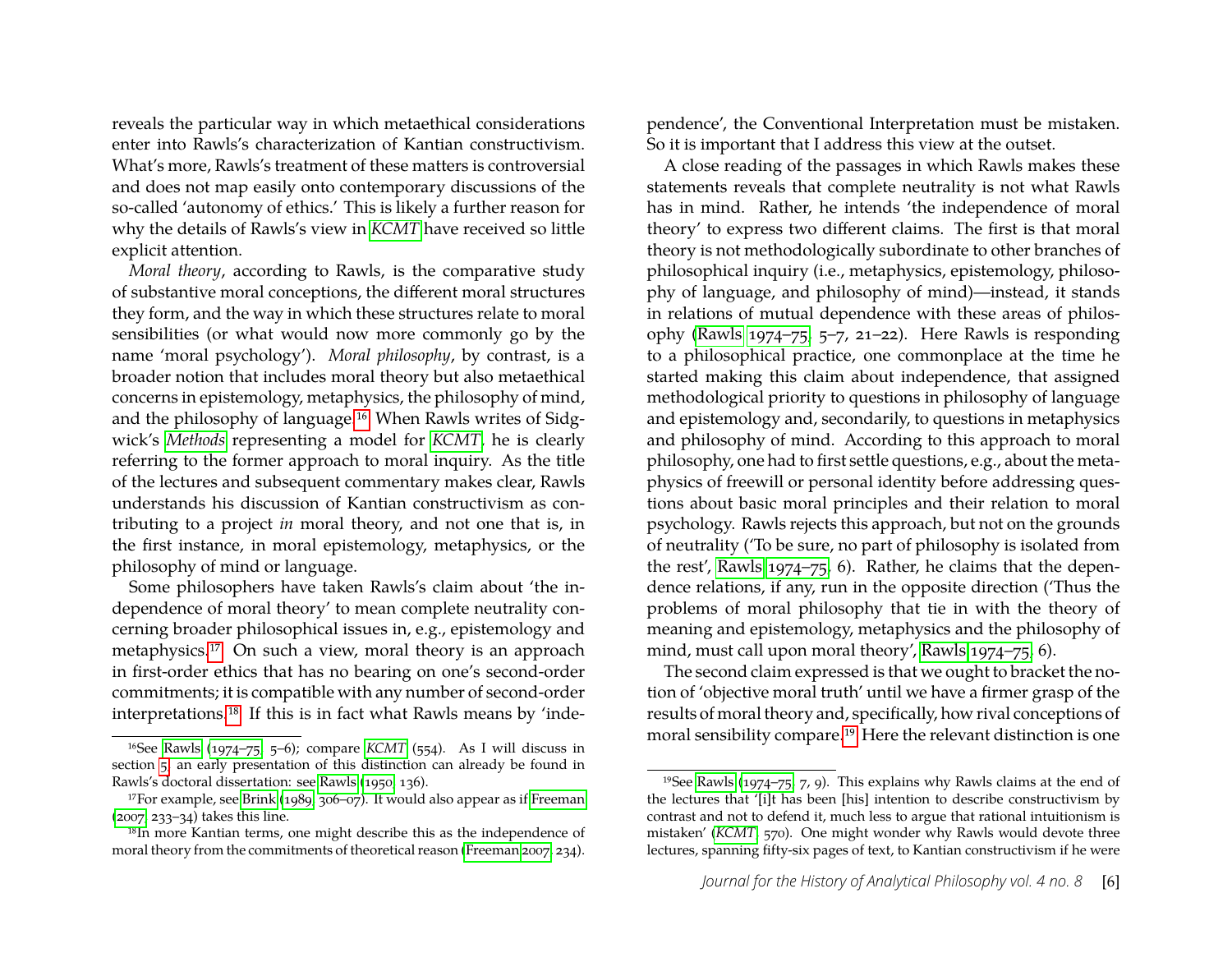between explication and justification.<sup>20</sup> Whereas moral philosophy is primarily concerned with how we ought to understand justification in the case of moral judgments (e.g., epistemologically or practically), moral theory is primarily concerned with *explication*—i.e., articulating and making explicit the candidate moral conceptions (including principles and structures) embedded in commonsense moral judgments and laying them out for comparison. Such an approach does not rule out the relevance of metaethical considerations (or questions of truth and metaphysics) but talk of 'metaethical commitments' is misplaced in this context. Instead, it is better to say that moral theory *involves* or *appeals to* metaethical views as a kind of practical postulate, one which explains and motivates a possible way of relating to oneself and others. As Rawls says, '[a]nd though doing this may involve settling theoretical difficulties, the practical social task is primary' (*[KCMT](#page-25-2)*, 19).

In addition to revealing how *not* to interpret Rawls on the independence of moral theory, this discussion should also make clear that Rawls's disagreement with Sidgwick does not turn on an appeal to metaethical considerations. While it is true that *[Methods](#page-25-13)* is primarily a work in first-order, normative theory, Sidgwick does not sharply distinguish the comparative philosophical project he pursues there from concerns in (what is now considered) metaethics[.21](#page-7-1) In particular, he characterizes intuitionism in various ways—some of which make the view appear first-order, others more metaethical.<sup>22</sup> But this alone is perfectly compatible with Rawls's own views about the independence of moral theory. If anything, then, the disagreement would have to concern the direction of dependence between these various orders of claims. As I will argue shortly, Rawls's critique of Sidgwick is that he is working with an impoverished conception of moral theory, one that forecloses the possibility that moral theory is methodologically prior to epistemology and metaphysics.

Rawls claims that Sidgwick failed to fully appreciate Kant's view as an independent rival to the moral conceptions he considers (i.e., egoism, intuitionism, and utilitarianism). But, as we will see, Rawls's correction does not merely involve adding Kantian constructivism to the list. Rather, Rawls thinks that Sidgwick failed to appreciate Kant's position because his approach in moral theory was not sufficiently detailed or rich to capture this possibility. So, in order to show that Kantian constructivism should be included, Rawls must first provide a more detailed account of what moral theory is and what elements it includes. In other words, we must advance beyond Sidgwickean moral theory to Rawlsian moral theory.

As indicated by the title of his work, Sidgwick individuates alternatives within moral theory by *methods*. According to Sidgwick, a *method of ethics* is 'any rational procedure by which we determine what individual beings "ought"—or what it is "right" for them—to do, or to seek to realise by voluntary action' [\(Sidg](#page-25-13)[wick 1907/1966,](#page-25-13) 1). Rawls interprets Sidgwick to mean that these methods are 'specified by first principles . . . [that] aim at reaching true judgments that hold for all rational minds' (*[KCMT](#page-25-2)*, 555).

But a consequence of starting with methods of ethics defined as methods that seek truth is not only that it interprets justification as an epistemological problem, but also that it is likely to restrict attention to the first principles of moral conceptions and how they can be known. First principles are however only one element of a moral conception; of equal importance are its conception of the person and its view of the social role of morality. Until these other

not interested in defending the view—or he were not convinced that the view was preferable to rational intuitionism. The reason is that his discussion in the lectures is to be understood as a provisional stage in a larger comparative project in moral theory.

<span id="page-7-0"></span><sup>20</sup>Note that this distinction is first introduced in Rawls's dissertation (see [1950,](#page-25-21) 29) and is crucial to the structure of that work.

<span id="page-7-1"></span><sup>21</sup>Some, of course, would argue that the distinction between metaethics and substantive moral theory is anachronistic prior to the publication of [Moore](#page-24-20)  $(1903).$  $(1903).$ 

<span id="page-7-2"></span><sup>22</sup>Compare, e.g., p. 96 with pp. 386–89, 496 of [Sidgwick](#page-25-13) [\(1907/1966\)](#page-25-13).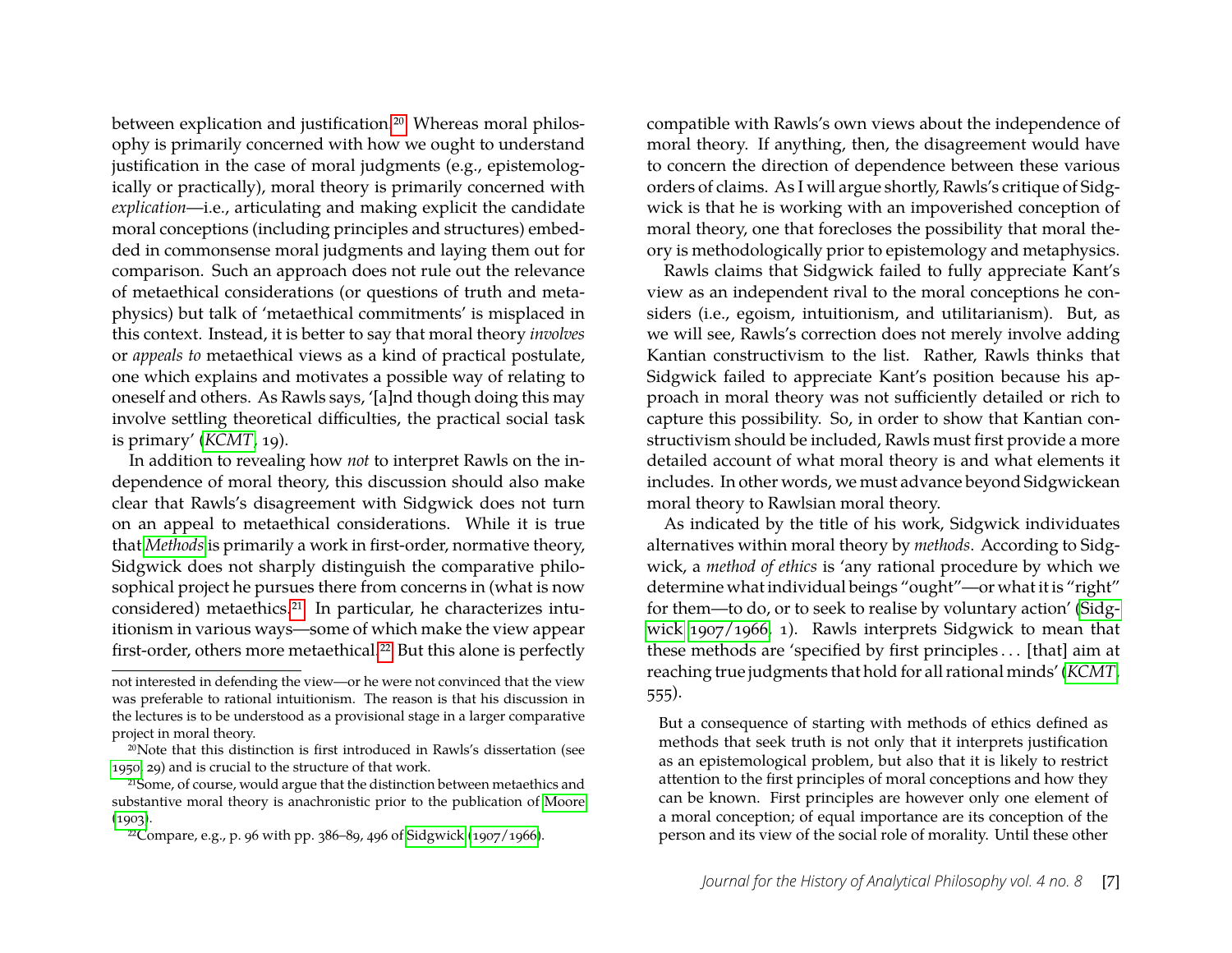elements are clearly recognized, the ingredients of a constructivist doctrine are not at hand. (*[KCMT](#page-25-2)*, 555)

The first correction suggested here is to characterize moral conceptions as more than mere methods (in Sidgwick's sense), where again this is primarily 'specified by first principles.' An explication of a candidate moral conception should also specify its respective conception of the person and its view of the social role of morality. Together, these three elements combine to form different moral conceptions for explication and comparison by way of moral theory.

A *conception of a person* is a moral ideal that represents a certain way of regarding oneself and one's capacities in relation to a more general description. Rawls refers to this more general description as the *concept of a person*[.23](#page-8-0) This he defines as 'a human being capable of taking full part in social cooperation, honoring its ties and relationships over a complete life' (*[KCMT](#page-25-2)*, 571). Thus, we might say that a conception of a person represents a particular specification of this concept of the person, one that involves a certain way of regarding oneself and one's capacities as 'the basic unit of agency and responsibility in social life' (*[KCMT](#page-25-2)*, 571). Rawls allows that there will be various such conceptions and that each of which may be further individuated in response to the social role it is supposed to play.

The *social role* of morality describes a particular task or problem that a specific conception of a person is supposed to respond to or solve (*[KCMT](#page-25-2)*, 571). As Rawls notes, this role can either take a narrow or wide scope, depending on the extent to which the conception is supposed to function as a regulative ideal. According to the narrow scope, the task of a self-conception involves 'achieving more or less the minimal conditions of effective social cooperation' (*[KCMT](#page-25-2)*, 553). Here, morality functions as a minimal framework of side-constraints, one that governs a par-

<span id="page-8-0"></span>23According to Paul Weithman, Rawls takes the concept/conception distinction from H. L. A. Hart. See [Weithman](#page-25-12) [\(2010,](#page-25-12) 32).

ticular domain of social interaction but which, otherwise, leaves us largely free to determine and pursue other ends. In other words, it does not inform or provide the justificatory grounds for everything we do. According to the wide scope, by contrast, the task of a self-conception and its related moral principles is to effectively govern all of our deliberations and actions. In the words of J. L. Mackie, it informs an 'all-inclusive theory of conduct.['24](#page-8-1)

Rawls thinks that once these additional two elements are incorporated into our framework for moral theory we will not only be in a position to see the logical space for new and unappreciated candidates in moral theory, ones that Sidgwick neglects (like constructivism and perfectionism), but we will also come to see that the familiar candidates (like egoism, utilitarianism, and intuitionism) take on new dimensions. A full description of each of these moral conceptions will include a set of first principles, a conception of a person, and an account of the social role these elements are supposed to play.

The second correction that Rawls makes involves allowing for the possibility that moral personality and the social role of morality take priority over, and determine the content of, first principles. Once we have expanded our framework in moral theory to include more than one element, we are able to pose the question as to how these elements are supposed to relate to one another. There is the possibility that some elements will take priority over others. Not every moral conception will give primacy to the conception of the person and its social role, but some will; others will continue to assign primacy to first principles. In contrasting these alternatives, Rawls makes explicit appeal to metaethical considerations—albeit from within the engaged, first-order perspective of moral theory.

For example, rational intuitionism may be described in terms of first principles, a conception of the person, and a statement

<span id="page-8-1"></span><sup>24</sup>See [Mackie](#page-24-21) [\(1977,](#page-24-21) 106). Note that Rawls specifically cites Mackie as the source of this distinction (*[KCMT](#page-25-2)*, 553).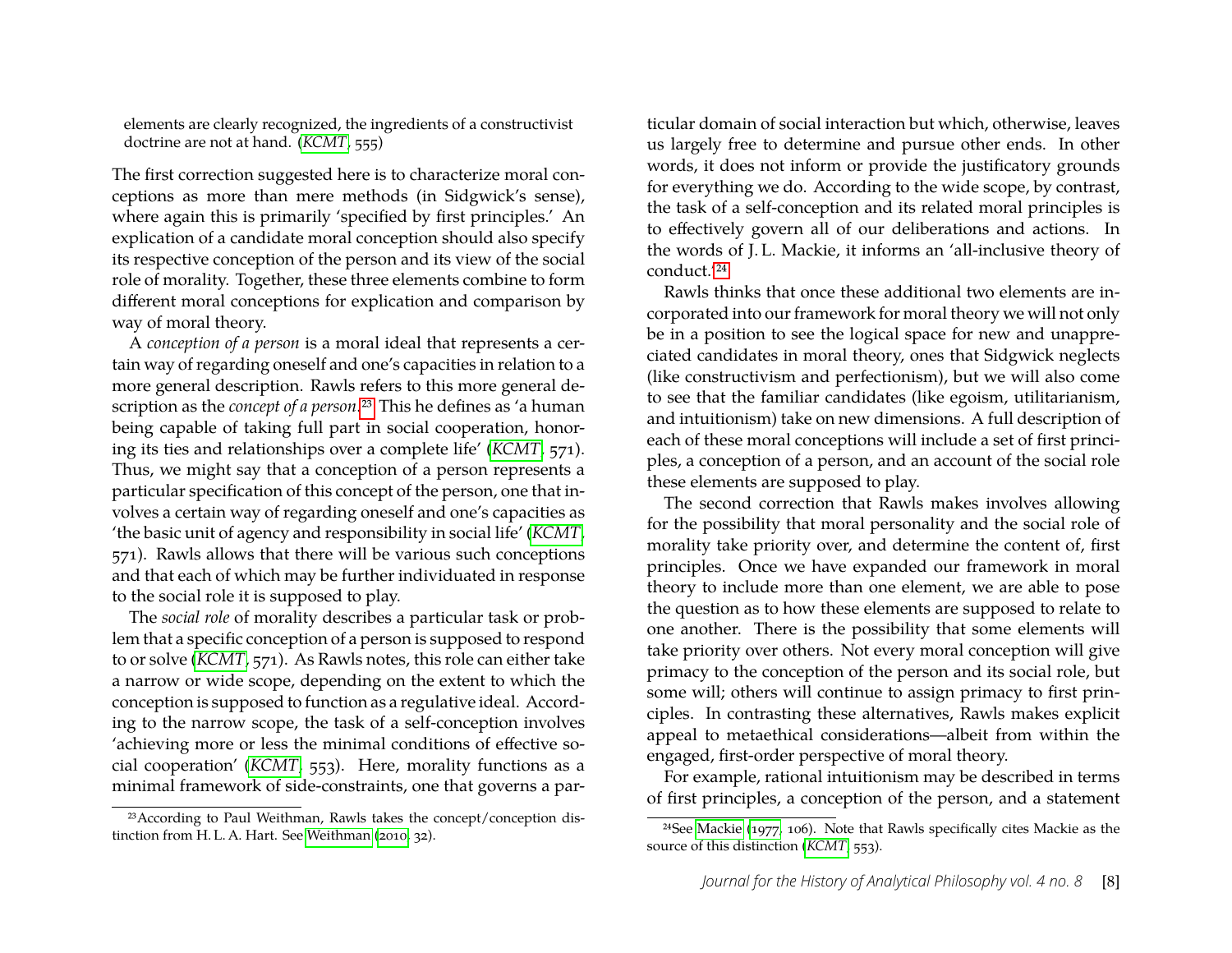of the social role of morality. But, on this view, as the truth of principles is independent of and prior to moral personality, it only requires 'a sparse notion of the person, founded on the self as knower... the only requirements on the self are to be able to know what these principles are and to be moved by this knowledge' (*[KCMT](#page-25-2)*, 560). To the extent that rational intuitionism is understood as a view in moral theory, and not just a view in moral epistemology and metaphysics, it involves this selfconception taking a wide social role. In other words, one is to entertain what it would be like to regard oneself *as if* there were stance-independent moral truths that we come to know via a faculty of rational intuition and then ask how this form of self-regard would structure norms for relating to ourselves and others.

Importantly, Rawls appears to believe that conceiving of oneself under the intuitionist's description does affect the form of one's self-regard in ways that have practical consequences. By contrast, Rawls is keen to stress that constructivist moral conceptions would have us regard ourselves very differently and that this difference matters from within the standpoint of moral theory. We are now in a position to appreciate the way in which Kantian constructivism both compares with rival theories and contributes to our understanding of the structure of and possibilities for an approach to moral theorizing that assigns primacy to conceptions of moral personality. However, before presenting this constructivist alternative, it is worth noting the particular way in which Rawls appeals to metaethical considerations in moral theory and the bearing he thinks these have on one's broader theoretical commitments.

Strictly speaking, one may accept an intuitionist (or a constructivist or a perfectionist) view within moral theory without theoretically committing oneself to the associated views in metaphysics and epistemology. But to do so would appear to invite an error theory or, at the very least, present a challenge for achieving wide reflective equilibrium amongst one's beliefs. Although Rawlsian moral theory does not assign primary focus to metaethical considerations, it does in part individuate alternative candidate views according to their metaethical features and evaluate them on this basis. To the extent that a package of metaethical views lends itself to an attractive selfconception (one that finds support in our deeply-held moral and evaluative judgments), this will count in favor of our accepting such views both from within moral theory and, as a further consequence, from the perspective of moral philosophy, more broadly[.25](#page-9-1) Again, Rawls's approach to moral theory allows that the dependence relations run in this direction; he only disputes the methodological subordination of moral theory to metaphysics, epistemology, and philosophy of language. Rawls's aim is not to quarantine metaphysically robust ways of talking and thinking about morality to an engaged, first-order perspective. His point is, rather, that these ways of talking and thinking have different implications for our self-conceptions and that the plausibility or attractiveness of these self-conceptions matters not only for how we relate to ourselves and others but also what views we ought to accept in moral philosophy more broadly.

### <span id="page-9-0"></span>**4. Kantian Autonomy and the Primacy of Moral Personality**

Kantian constructivism is a view in moral theory that assigns priority to a Kantian conception of moral personality and autonomy. According to such a self-conception, we are to regard ourselves as free and equal persons whose actions are only normatively constrained by the demands of our own practical reasoning. On this way of conceiving ourselves, there is no in-

<span id="page-9-1"></span><sup>25</sup>Again, this reveals the way in which Rawlsian moral theory forms part of a project of internal accommodation (compare [Timmons 1999,](#page-25-14) 11–12).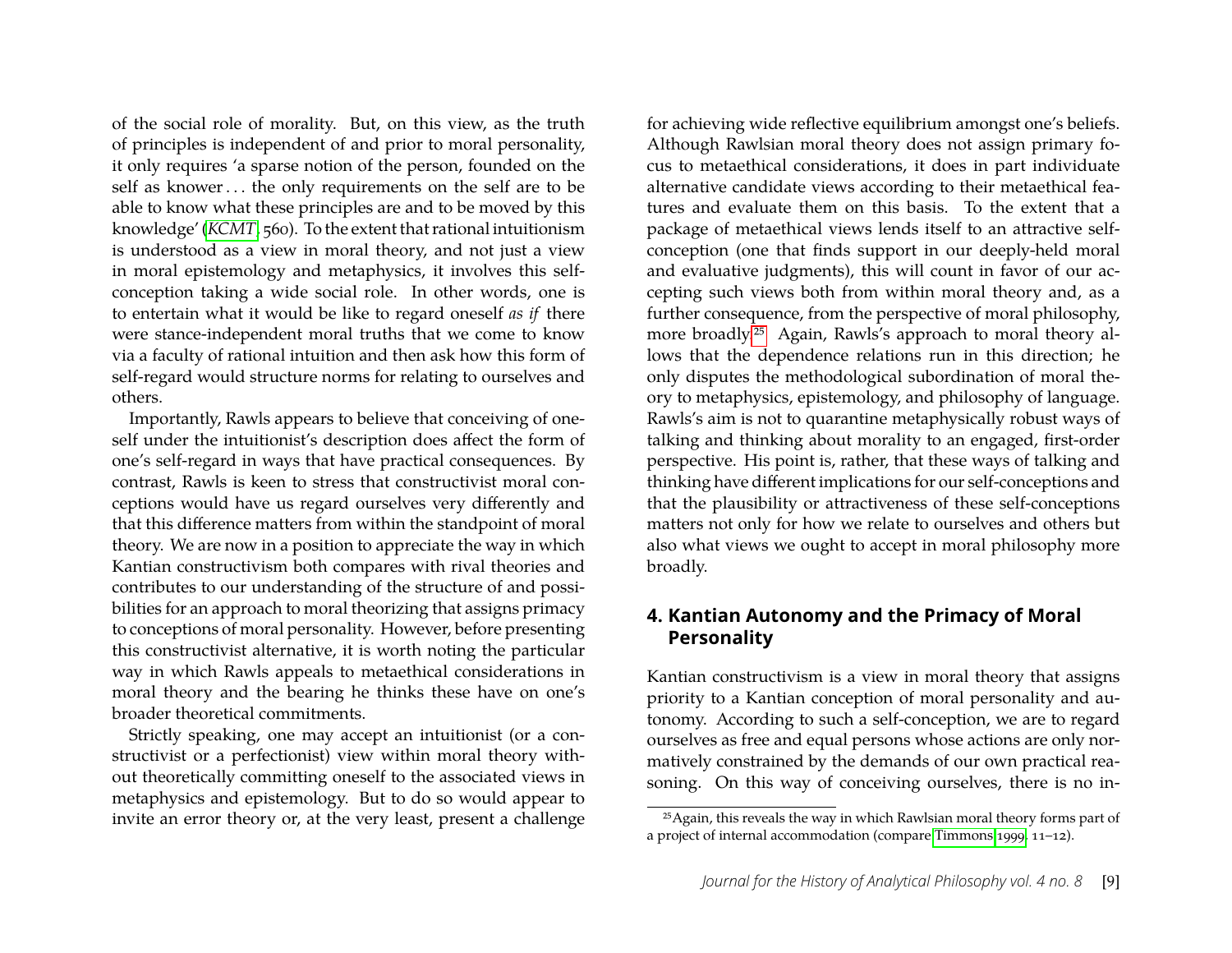dependent or higher authority than that which we license ourselves. This is what Rawls means when he says that we are to regard ourselves as 'self-originating sources of valid claims' (*[KCMT](#page-25-2)*, 543). Here, by contrast with intuitionism, we are to suppose a very different view in moral metaphysics. In this case, the Kantian self-conception Rawls describes is hardly intelligible without the supposition that a robust, stance-independent realism is mistaken. This is perhaps most evident in the way Rawls contrasts Kantian autonomy with the heteronomy of rational intuitionism.

Rawls's historical work on Kant illustrates this point especially well. In his 'Themes in Kant's Moral Philosophy' [\(1989\)](#page-25-16), Rawls summarizes *rational intuitionism* as the combination of three claims[:26](#page-10-0) first, basic moral concepts are not analyzable in terms of non-moral concepts; second, moral first principles are 'true statements' that serve to justify claims about what is good, what is right, and what has moral worth; third, 'first principles, as statements about good reasons, are regarded as true or false in virtue of a moral order of values that is prior to and independent of our conceptions of person and society, and of the public social role of moral doctrines' [\(Rawls 1989,](#page-25-16) 95). Although Rawls states that the first two claims are held ' in common with a number of other views, including Kant's' [\(Rawls 1989,](#page-25-16) 95), he argues that the third claim is rejected by Kant. On Rawls's interpretation, Kant must reject the third claim on the grounds of heteronomy.

Rawls argues that rational intuitionism is heteronomous and that, as such, it cannot be Kant's view. As he explains, it is heteronomous because it assigns priority to an independent order of moral facts, but Kantian moral autonomy, on his account, 'requires that there exists no moral order prior to and independent of those conceptions that is to determine the form of the procedure that specifies the content of first principles of right and justice among free and equal persons' (*[KCMT](#page-25-2)*, 512). We see that much hangs on how Rawls understands the priority relation. Although Rawls sketches different approaches to understanding this relation, he appears to favor an *explanatory* notion.

Another way to state the relation of priority is to say that it concerns the order of explanation. Rational intuitionism says: the procedure is correct because following it correctly usually gives the correct (independently given) result. Constructivism says: the result is correct because it issues from the correct reasonable and rational procedure correctly followed. [\(Rawls 2000,](#page-25-18) 242)

Although Rawls talks here in terms of results being 'correct', it is important to note (for reasons that will become apparent later) that Rawls does not say that Kant rejects rational intuitionism because he rejects the view that moral statements are *true or false* or, alternatively, the view that moral truth is correspondence with the facts. Indeed, that he also characterizes rational intuitionism in terms of correctness in this passage, a view that he undoubtedly understands in terms of truth claims, suggests that we should not read too much into the specific terms he employs here. According to Rawls, Kant would take rational intuitionism to be heteronymous because it gives the wrong account of why moral statements are correct or incorrect—and, from what he says elsewhere, it turns out that that this is just to say that it gives the wrong account of why moral statements are true or false.

It would appear then as if Rawls's interpretation of Kant's constructivism is captured by the Conventional Interpretation I started with. According to this interpretation, Kant maintains that there are true first principles of morality and that what *explains*their truth is that they result 'from the correct reasonable and rational procedure correctly followed.' This is just to restate the earlier characterization of constructivism as appealing at some level to a cognitivist, stance-dependent, success theory.

<span id="page-10-0"></span> $26$ See [Rawls](#page-25-16) [\(1989,](#page-25-16) 95–96). Something like this account is repeated in [\(1993/1996,](#page-25-17) 90–92). However, there he states the view in four points. At *[KCMT](#page-25-2)* (557), rational intuitionism is presented in two points.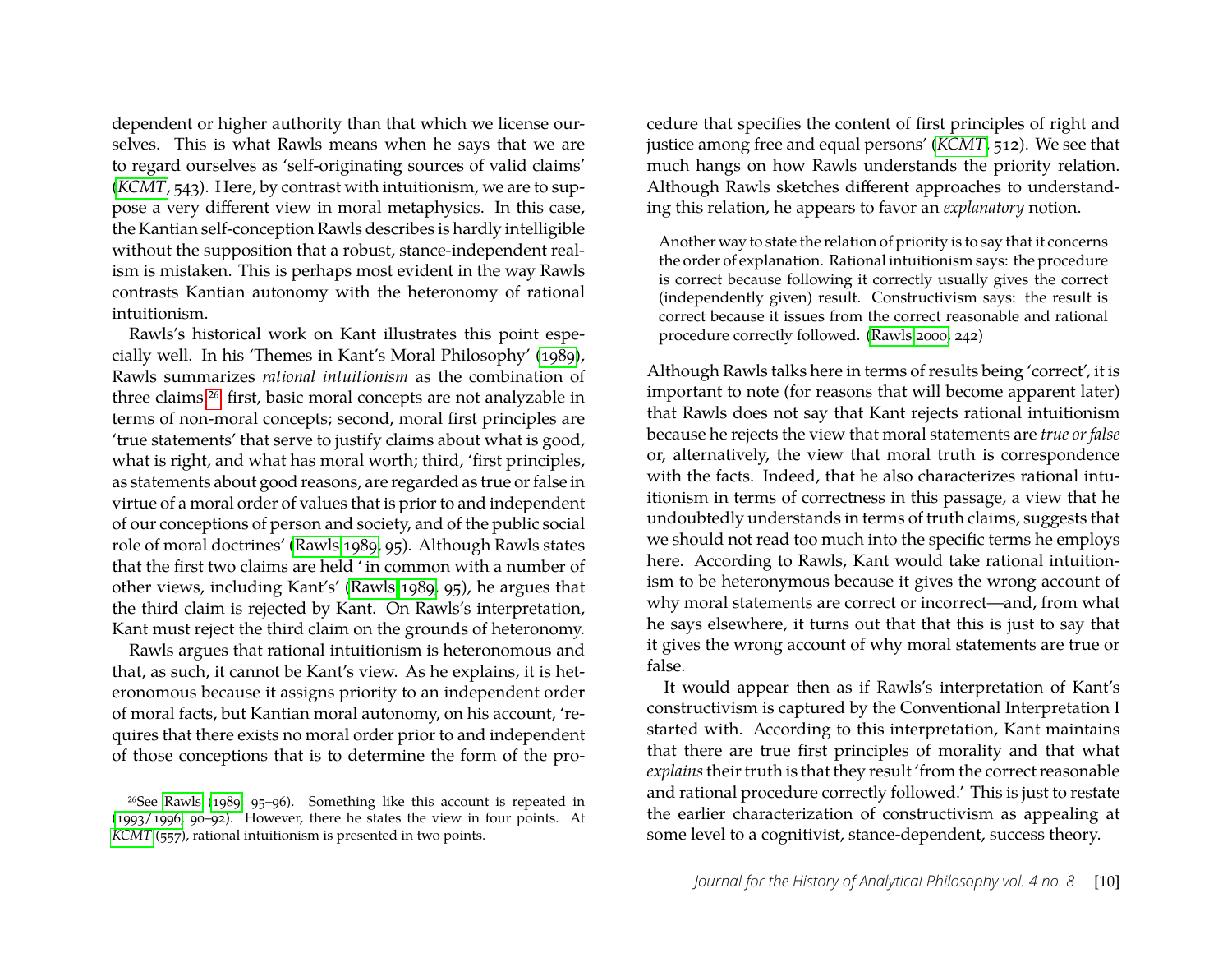Rawls, of course, explicitly denies that the constructivism in *[KCMT](#page-25-2)* is entirely modeled on Kant's view and flags specific differences between the two.<sup>27</sup> For example, whereas Kant's account of the *Categorical Imperative* applies to the personal maxims of individuals in everyday life, justice as fairness assigns primacy to the social—i.e., to unanimous collective agreement (*[KCMT](#page-25-2)*, 552–53). However, these points of departure from the historical Kant do not appear to affect the claim that the constructivism of *[KCMT](#page-25-2)* involves appeal to a stance-dependent metaethical doctrine in its conception of the person; rather, this specific difference merely concerns the description of the choice procedure that is to determine the content of moral principles. In fact, if we look at those passages in *[KCMT](#page-25-2)* where Rawls contrasts his own view with rational intuitionism, we see that the contrast is presented in the very same terms[.28](#page-11-2) There is no recognizable difference between the way that Rawls interprets the historical Kant on this point in later works—e.g., his [\(1989\)](#page-25-16) and [\(2000\)](#page-25-18) and the way that he presents his own constructivism in *[KCMT](#page-25-2)*. The only possible difference might concern the scope of Rawls's constructivism in the lectures. Whereas, in *[KCMT](#page-25-2)*, Rawls is primarily concerned with positing a constructivist conception of moral personality and working out the further consequences this would have within moral theory, it is not clear that Rawls takes Kant to be working within a similarly restricted framework.

#### <span id="page-11-0"></span>**5. Responding to Interpretive Challenges**

But even if Rawls appeals to metaethical considerations from within moral theory in the way that I have argued, it remains to be seen whether the specific metaethical interpretation appealed to in the constructivist self-conception is best characterized in terms of a stance-dependent cognitivism. In particular, one might still wonder how Rawls could coherently characterize constructivism in these terms if he also disavows truth and metaphysics. The key to understanding Rawls's apparent disavowal of truth and metaphysics in *[KCMT](#page-25-2)* does not lie in his comments on the independence of moral theory or in *A Theory of Justice* (hereafter *[TJ](#page-25-19)*) or even in *Political Liberalism* (hereafter *[PL](#page-25-17)*) but, rather, in Rawls's earliest work, viz., his doctoral dissertation. As I shall argue, Rawls's remarks in the dissertation allow us to reconstruct a view of moral truth that both positively supports the interpretation of Kantian constructivism that I have presented and provides reason to discount rival interpretations, including those that would have us read the constructivism of the lectures as incompatible with cognitivism, stance-dependence, or truth as correspondence. Before presenting the case, however, I will first explain why we should not expect to find help in familiar places.

#### **5.1. Sources**

Unfortunately, Rawls's comments on the independence of moral theory do nothing to support the *specific* metaethical picture that one finds expressed in the Conventional Interpretation. Recall that this characterization posits a kind of stance-dependent cognitivism, one according to which moral statements are made true by facts about what free and equal persons would agree to. But one could characterize Kantian constructivism in metaethical terms and remain independent in the relevant sense(s) and yet deny stance-dependence, or cognitivism, or truth as correspon-

<span id="page-11-1"></span><sup>27</sup>Rawls prefers to call his own view 'Kantian', a designation that he claims 'expresses analogy and not identity' (*[KCMT](#page-25-2)*, 517). For the same point, see [Rawls](#page-25-15) [\(1985,](#page-25-15) 224n). For specific differences between Rawls's view and Kant's, see (*[KCMT](#page-25-2)*, 552, 566; [Rawls 1971/1999,](#page-25-19) 226–27). In later works, the differences begin to make Rawls's view look much less like a metaethical view. See Rawls [\(1985,](#page-25-15) 247; [1993/1996,](#page-25-17) 89–129, esp. 99–101).

<span id="page-11-2"></span><sup>28</sup>Compare the above quoted passage from *[KCMT](#page-25-2)*, 568. Note also the degree of similarity between [Rawls](#page-25-16) [\(1989,](#page-25-16) 95–102) and *[KCMT](#page-25-2)* (557–60)—which includes the verbatim repetition of some passages.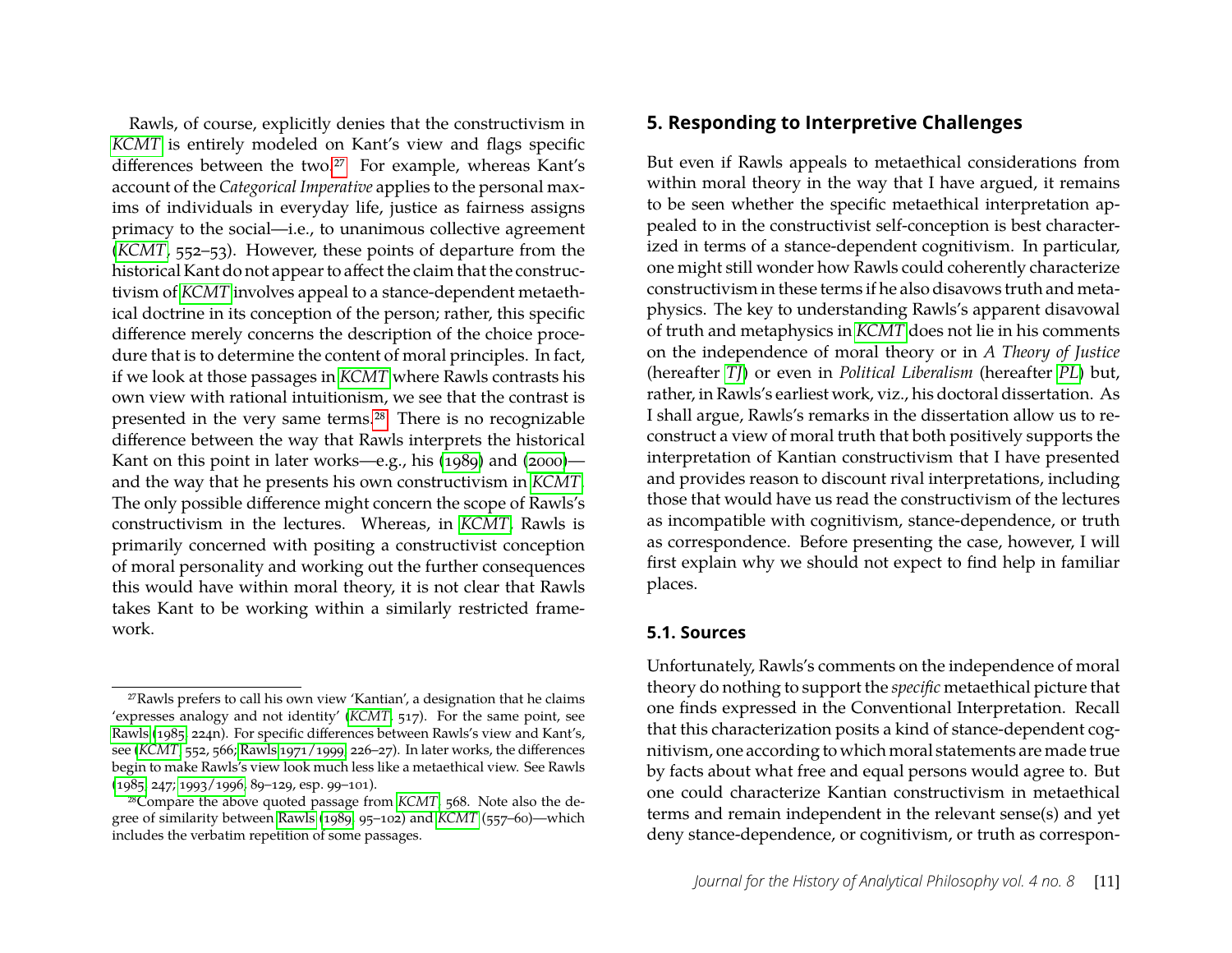dence. Furthermore, while there may be nothing about moral theory *per se* that precludes appeal to truth and metaphysics, Rawls might appeal to other, independent considerations that, on the whole, provide reason to remain quiet on these issues[.29](#page-12-0) So, we must look elsewhere for an answer to whether Rawls's apparent disavowal of truth and metaphysics in *[KCMT](#page-25-2)* is compatible with a characterization of constructivist moral personality that involves a stance-dependent cognitivism.

A response to the interpretative challenge is also not to be found in either *[TJ](#page-25-19)* or *[PL](#page-25-17)*, despite the similarities between these works and the lectures. Although there is much continuity between *[KCMT](#page-25-2)* and *[PL](#page-25-17)*, it is now commonly acknowledged that Rawls's characterization of political constructivism in the later work represents a change in his views and not merely a clarification of the earlier statement (despite what Rawls's comments would suggest<sup>30</sup>). In what follows, I present evidence of one substantive change in Rawls's presentation which I believe sufficiently illustrates the differences between the views in these texts.

The argument Rawls makes in *[PL](#page-25-17)* for favoring reasonableness over truth may apply to *political* constructivism, but it does not extend to Kantian constructivism more generally. In *[PL](#page-25-17)*, Rawls's disavowal of truth is clearly motivated by the importance of *public reason* for his conception of justice as fairness (see [Rawls](#page-25-17) [1993/1996,](#page-25-17) xxii, 94, 116, 126–29, 153). Rawls argues that this conception requires citizens to restrict themselves to certain types of premises and forms of reasoning when making public political arguments. These premises and forms of reasoning, he says, must provide a public basis that can support an overlapping consensus of reasonable political views. Otherwise, they could not serve as a basis for the kind of agreement that can ensure stability for the right reasons in a pluralistic democratic society.

Rawls argues that political arguments based on the commitments of any one group's comprehensive system of moral, philosophical, or religious beliefs would fail to satisfy the requirements of public reason and, consequently, would not provide the right kind of justification for the terms of social cooperation. In particular, Rawls worries that an appeal to the truth of one's moral or political beliefs would be unnecessarily divisive and thinks that a public basis of justification acceptable to all is more likely to be achieved by restricting our claims to what is reasonable [\(Rawls 1993/1996,](#page-25-17) xxii, 94, 116, 126ff, 153–54): 'while people can recognize everyone else's comprehensive views as reasonable, they cannot recognize them all as true, and there is no shared public basis to distinguish the true beliefs from the false.['31](#page-12-2) Whereas Rawls's claims about truth and public reason are controversial, it is not controversial that these claims explain Rawls's preference for 'reasonable for us' over 'true' in later texts, like *[PL](#page-25-17)*[.32](#page-12-3) But whatever we think of Rawls's argument in *[PL](#page-25-17)*, it cannot be the same argument that Rawls appeals to in *[KCMT](#page-25-2)*.

Recall that, in *[KCMT](#page-25-2)*, Rawls states that justice as fairness only represents one particular variant of Kantian constructivism in moral theory. In other words, Kantian constructivism is a gen-

<span id="page-12-0"></span><sup>29</sup>In fact, as I will argue shortly, this is exactly what Rawls does in later work (compare [1993/1996,](#page-25-17) xxii, 94, 116, 126–29, 15).

<span id="page-12-1"></span><sup>30</sup>In the introduction to *[PL](#page-25-17)*, Rawls claims that 'the first three lectures more or less cover the ground' of the three lectures which comprise *[KCMT](#page-25-2)* and that, in their latest revised form, he thinks that 'they are much clearer than before'  $(1993/1996, xv)$  $(1993/1996, xv)$ . In [Rawls](#page-25-15)  $(1985, 224n)$  $(1985, 224n)$ , he notes that the earlier work was 'misleading'. Other similarities between the lectures and *[PL](#page-25-17)* notwithstanding, these statements do not accurately characterize the relation between Rawls's presentation of constructivism across the two works.

<span id="page-12-2"></span><sup>3</sup>[1Rawls](#page-25-17) [\(1993/1996,](#page-25-17) 128). Rawls voices similar concerns in *[KCMT](#page-25-2)* (541–42). But there his response is not to disavow truth altogether; rather it is to restrict justification in his preferred choice procedure (i.e., *the original position*) to a part of the truth, instead of the whole of truth.

<span id="page-12-3"></span><sup>32</sup>For example, [Cohen](#page-23-8) [\(2009,](#page-23-8) esp. 6ff) agrees that Rawls's disavowal of truth is grounded in concerns about the importance of public reason, but he argues that Rawls is mistaken to think that there is no place for appeals to truth in public reason.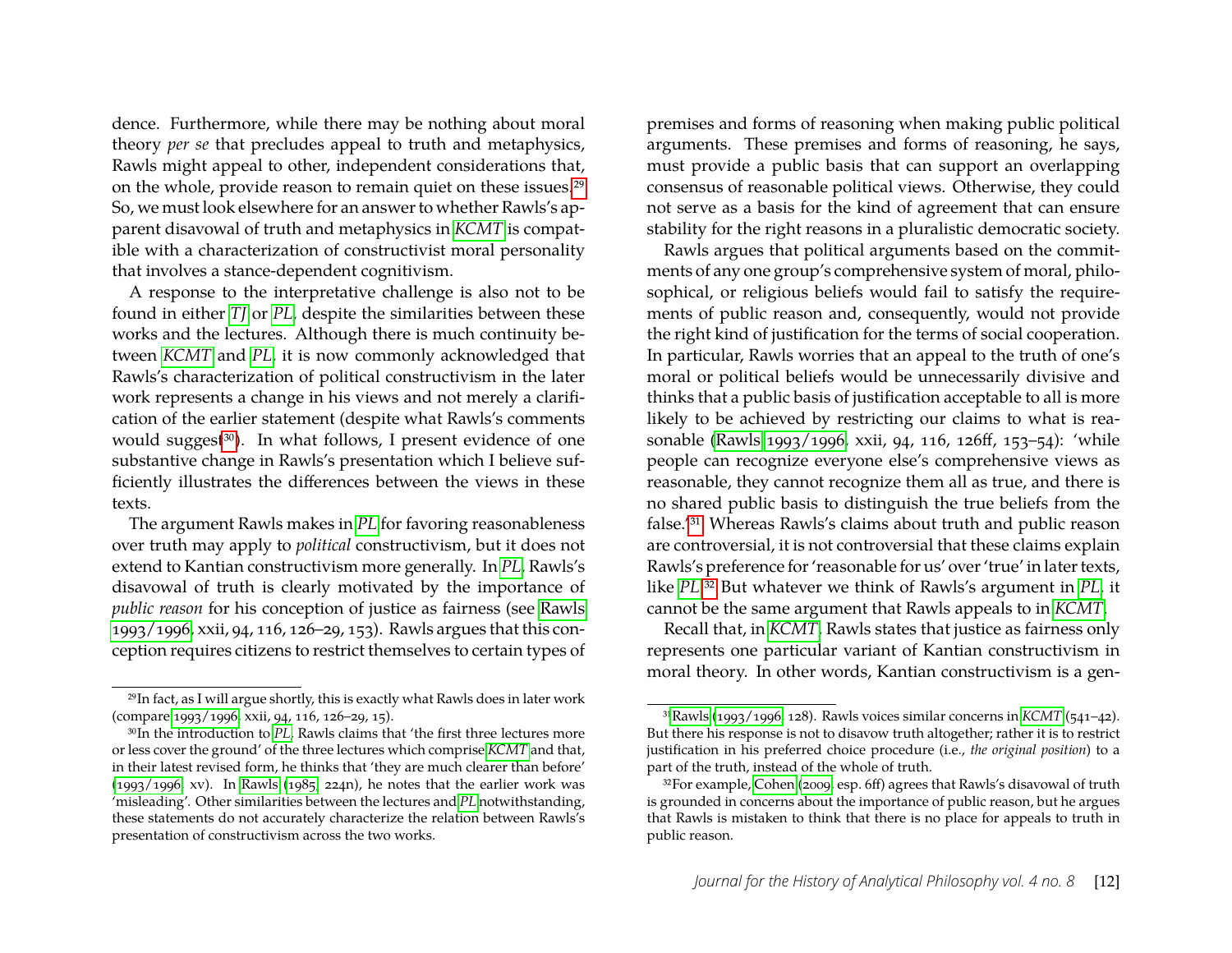eral view in moral theory that includes both political and nonpolitical moral notions. Rawls, however, allows that the nonpolitical moral notions are unencumbered by the constraints of public reason. In fact, he stresses that his discussion of public reason 'applies only to the principles of political and social justice and not to all moral notions' (*[KCMT](#page-25-2)*, 539; see also 538). If this is correct, Rawls's argument from *[PL](#page-25-17)* for preferring reasonableness to truth does not extend to these other moral notions. Furthermore, Rawls is clear that a disavowal of truth in favor of reasonableness characterizes Kantian constructivism about these non-political moral notions, as well.<sup>33</sup> Taking these two points together, one must conclude that Rawls's argument for disavowing truth in *[KCMT](#page-25-2)* cannot be the same as the one he offers in *[PL](#page-25-17)*[.34](#page-13-1)

<span id="page-13-1"></span>34Here, it is also important not to confuse the different senses in which Rawls's views in *[PL](#page-25-17)* and *[KCMT](#page-25-2)* are *neutral* with respect to a theory of truth. In *[PL](#page-25-17)*, political constructivism is neutral in the sense that one may hold whatever view of truth one wants (assuming one has views on this) so long as one does not appeal to it in framing and advancing political arguments. In other words, a theory of truth has no direct role to play in political justification. In *[KCMT](#page-25-2)*, by contrast, a theory of truth may play a foundational role in characterizing and individuating rival candidate self-conceptions within moral theory and, consequently, determining the content of first principles. But Rawls's characterization of Kantian constructivism in *[KCMT](#page-25-2)* is underdetermined on this point, and so, in a different sense, might be said to be neutral with respect to a theory of truth. As I will argue later, what Rawls says is perfectly compatible with a correspondence theory of truth and an ontology of truth-makers. But, on its face, it is similarly compatible with minimalism or otherwise deflationary views of truth. Hence, in principle, we may speak of different species of Kantian constructivism depending on the theory of truth they incorporate at the level of self-conception. I say *in principle*, since it might turn out that this difference is of no practical import. One of the tasks of moral theory would be to compare these rival self-conceptions and work out the extent to which, if any, this difference with respect to truth would generate different forms of self-regard and/or regard for others.

One might pivot from this conclusion to the thought that the key to understanding *[KCMT](#page-25-2)* on these points must then lie in *[TJ](#page-25-19)*. But this would also be a mistake. There are important differences in the presentation of the 'Kantian Interpretation' of *[TJ](#page-25-19)* and the constructivism of *[KCMT](#page-25-2)*. One such difference involves the way that Rawls presents intuitionism in each work.

Again, in the lectures, Kantian constructivism is presented as a competitor to *rational* intuitionism, a view that includes metaethical elements and according to which first principles are 'fixed by an order of universals or concepts' (*[KCMT](#page-25-2)*, 559), one 'given by the nature of things and . . . known, not by sense, but by rational intuition' (*[KCMT](#page-25-2)*, 557). Importantly, Rawls describes this view as 'compatible with a variety of contents for the first principles,' including, e.g., utilitarianism, perfectionism, or pluralism (*[KCMT](#page-25-2)*, pp. 557, 559). In *[TJ](#page-25-19)*, by contrast, he characterizes a view he calls 'intuitionism' as a first-order competitor to both justice as fairness and classical utilitarianism, one according which there is a 'plurality of first principles ... and ... no explicit method, no priority rules, for weighing these principles against one another' [\(Rawls 1971/1999,](#page-25-19) 30). Although Rawls acknowledges that this form of pluralism has traditionally been packaged with epistemological commitments, he states that these are 'not a necessary part of intuitionism as I understand it' (31). Fittingly, then, the Kantian Interpretation in *[TJ](#page-25-19)* is presented as an alternative to this first-order view. Although the Kantian ideal of a person appealed to there articulates a set of 'constructive criteria' that support Rawls's favored priority rules, the view should not be confused with Kantian constructivism. For this reason, we should not expect to find help in *[TJ](#page-25-19)* for interpreting the view Rawls later presents in*[KCMT](#page-25-2)*. But interpretive help can be found elsewhere, albeit in a less familiar place.

Although Rawls does not appear to have appreciated the possibility of Kantian constructivism in his dissertation, one can find many of the same elements there that one finds in *[KCMT](#page-25-2)*

<span id="page-13-0"></span><sup>33</sup>The broader characterization of constructivism is clearly operative in several key passages in which Rawls contrasts the constructivist criterion of reasonableness with the criterion of truth—as represented both in Sidgwick's work (*[KCMT](#page-25-2)*, 555) and rational intuitionism more generally (557).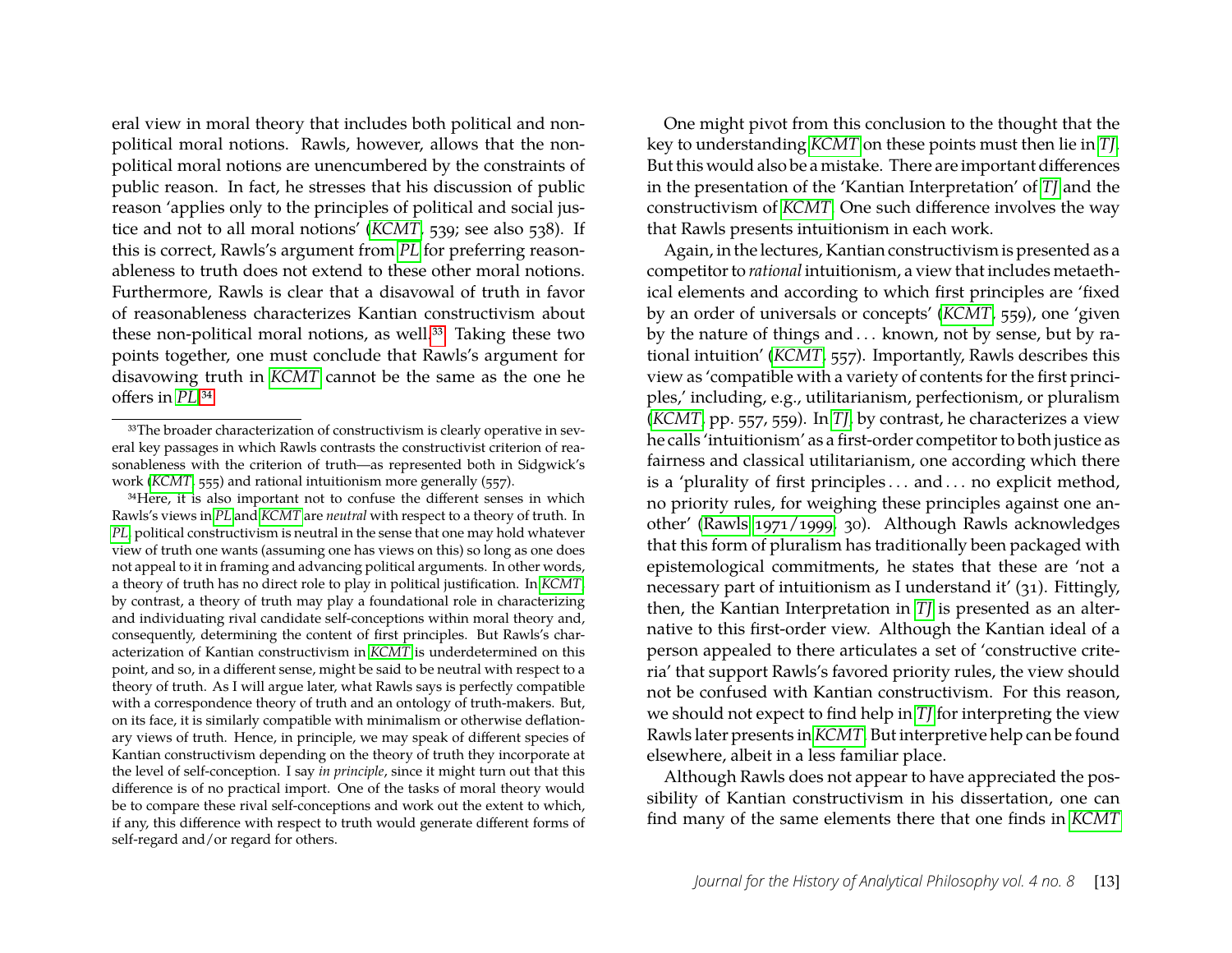and other works in which he is primarily focused on moral theory. Indeed, the degree to which the dissertation previews and sets the stage for these later works is remarkable. Despite some important differences in the details of the substantive views Rawls entertains, there is considerable overlap and continuity in the methodological discussion. For example, Rawls distinguishes the project in moral theory (which goes by the name 'ethical theory' in this context) from other areas of philosophical inquiry in more or less the same terms we find in these later works [\(Rawls 1950,](#page-25-21) 136). He also introduces the distinction between truth and reasonableness in his dissertation.<sup>35</sup> But that is not all. Most importantly, he is also far more explicit there about how he understands this distinction and why he introduces it [\(Rawls 1950,](#page-25-21) 247).

#### **5.2. Kantian Constructivism as a Cognitivist Self-Conception**

Rawls provides a very helpful and concise explanation of his views on moral truth in a section of the dissertation titled, 'Are Ethical Judgments true or false:'

Ethical judgments, as assertions that certain maxims are justifiable, are plainly either true or false. The maxim in question may be, or may not be, a case of, or an instance of a justifiable principle. Yet the maxim itself is not properly said to be true or false, but preferably, reasonable or unreasonable, justifiable or unjustifiable. The property which the justifying process decides with regard to a maxim is not that of being true, or that of being false, but that of being reasonable or unreasonable. It is only the assertion (the judgment) that it has, or has not, this property, which is true or false. [\(Rawls 1950,](#page-25-21) 255–56)

There are two important points to take away from this passage. The first is that maxims (and the principles which they are in-

stances of) are not the bearers of truth; rather ethical judgments, as assertions of claims (or sentences or propositions, etc.), are. Strictly speaking, then, we should say that maxims or principles are *reasonable*(or *unreasonable*), despite its being perfectly acceptable to say that the claims (or sentences or propositions, etc.) that express these maxims or principles are true (or false).<sup>36</sup> The second is that, on Rawls's view, ethical judgments do not attribute any special kind of property to things, or states-of-affairs; rather, as he makes clear elsewhere in the dissertation, they assert that a maxim is justified in virtue of its 'logical' relation to a principle [\(Rawls 1950,](#page-25-21) 280). Unlike the kind of non-naturalist ethical realism that Rawls explicitly rejects, the view he presents here does not involve positing any special class of ethical properties, one that would involve controversial ontological commitments [\(Rawls 1950,](#page-25-21) 260–64, 280).

These earliest expressed views on moral truth are compatible with what Rawls says in the lectures. To the extent that Rawls's account changes at all in *[KCMT](#page-25-2)*, this involves a broadening (not a narrowing) of the scope for moral truth. For example, when Rawls explains his substitution of 'reasonable' for 'true' in the lectures, he states that it is still appropriate to speak of moral truths at the level of particular judgments and inferred principles.

This usage, however, does not imply that there are no natural uses for the notion of truth in moral reasoning. To the contrary, for example, particular judgments and secondary norms may be considered true when they follow from, or are sound applications of, reasonable first principles. These first principles may be said to be true in the sense that they would be agreed to if the parties in the original position were provided with all the relevant true beliefs. (*[KCMT](#page-25-2)*, 569)

Here, Rawls allows that we may speak of truth not only as a property of moral judgments (or assertions) but also of first prin-

<span id="page-14-0"></span><sup>35</sup>The first occurrence of this distinction can be found in Rawls's discussion of the difference between scientific and ethical knowledge. See [Rawls](#page-25-21) [\(1950,](#page-25-21) 100).

<span id="page-14-1"></span><sup>36</sup>Throughout the dissertation, Rawls is in fact quite liberal in his use of 'moral truth'. See [Rawls](#page-25-21) [\(1950,](#page-25-21) 35–36, 88, 192, 264).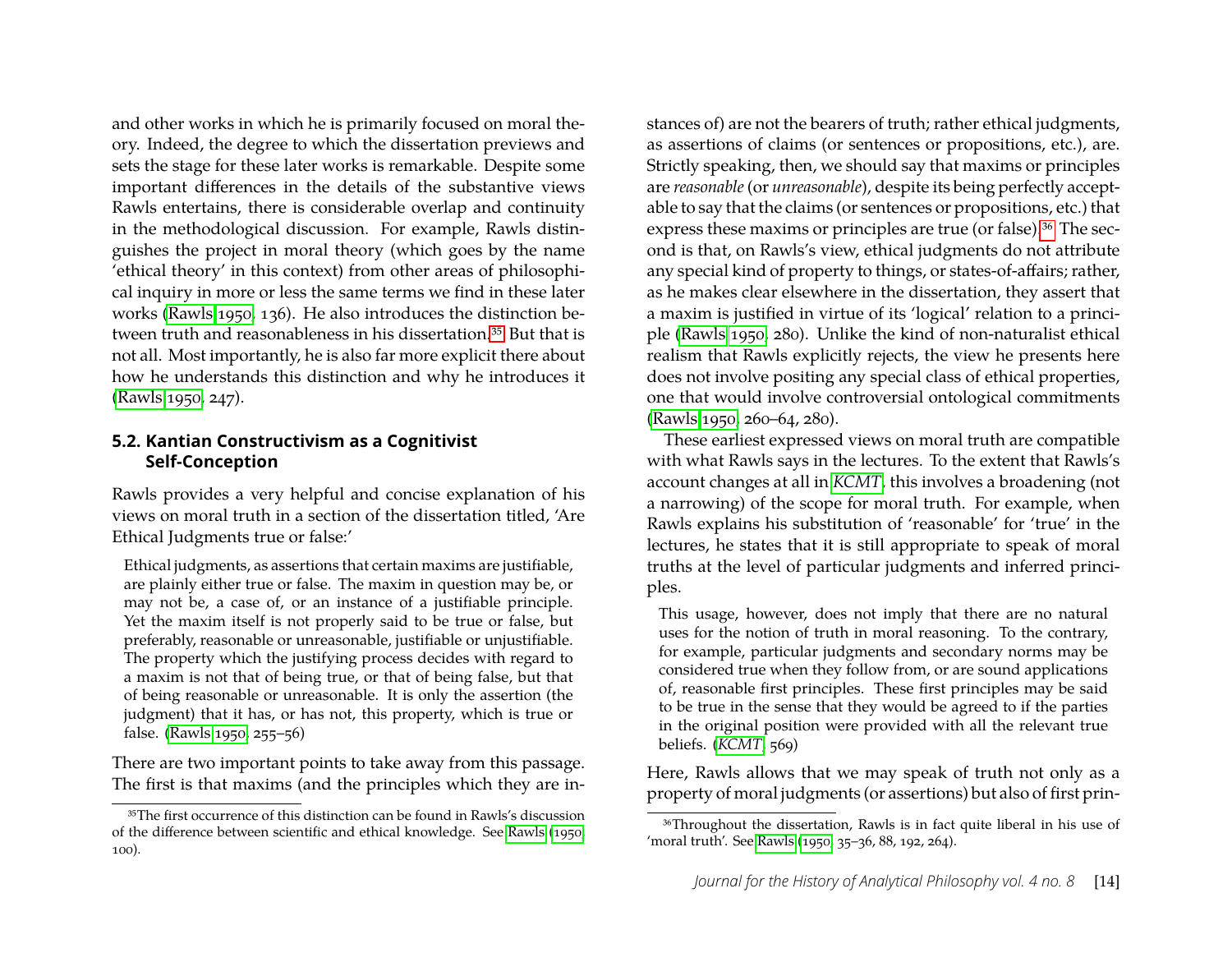ciples 'in the sense that they would be agreed to' in the original position[.37](#page-15-0) I take this passage (together with the dissertation, in which Rawls explicitly rejects non-cognitivist approaches to ethical inquiry: [Rawls 1950,](#page-25-21) 1–3, esp. 3n) as sufficient evidence for rejecting any kind of non-cognitivist reading of the constructivism of the lectures. The fact that Rawls recognizes some natural uses of the notion of moral truth indicates that his use of 'reasonable' and 'unreasonable' for moral discourse does not involve rejecting cognitivism; rather, it suggests that 'reasonable' must pick out some other difference[.38](#page-15-1)

We get a good sense of what this difference is supposed to be by examining Rawls's claim that truth cannot be the *aim* of the parties to the construction procedure and that 'the idea of approximating truth has no place in a constructivist doctrine' (*[KCMT](#page-25-2)*, 564). In the original position, the parties do not aim at some independent notion of moral truth that their decisions might approximate because, by hypothesis, prior to the procedure 'there are no such moral facts to which the principles adopted could approximate' (*[KCMT](#page-25-2)*, 564). According to constructivism, the procedure *determines* what the moral facts are by first arriving at a reasonable set of principles; 'the facts are [then] identified by the principles that result' (*[KCMT](#page-25-2)*, 568). There is no external or procedurally-independent criterion that can be appealed to. Hence, the procedure is an essentially ineliminable feature of the constructivist's account of morality. This is what Rawls means when he calls justice as fairness, the variant of constructivism he is most concerned with, a form of 'pure procedural justice' (*[KCMT](#page-25-2)*, 522). If the procedure did not determine the moral truths—i.e., the truth-makers for moral statements but merely reliably detected or approximated them, it would be eliminable; hence, there would be no distinctly constructivist position to speak of[.39](#page-15-2) So, if, as the Conventional Interpretation would have it, agreement in the original position determines what the moral truths are, the parties to the choice procedure must have a different aim than truth. This is why Rawls describes their aim in terms of reasonable agreement.

By contrast, from the standpoint of moral agents outside of the original position deliberating about what to do in the everyday, the outcomes of the procedure constitute the standards in virtue of which actions count as required, forbidden, or permissible[.40](#page-15-3) In other words, the particular judgments agents make are made true, or false, depending on the more general principles that would result from the choice procedure. This is not to say that the main point or function of reasonable first principles is to underwrite the truth of ethical judgments. Rather, the search for such principles as the grounds for our actions is a practical pursuit, one whose aim or function is to make possible a form of life characterized by free and equal moral personality taking a wide social role. Nevertheless, this view is compatible with ethical cognitivism; indeed, this is clearly the framework that Rawls himself appears to be working with in *KMCT*[.41](#page-15-4)

<span id="page-15-0"></span><sup>&</sup>lt;sup>37</sup>This would appear to reflect one important difference between the constructivism of *[KCMT](#page-25-2)* and the view Rawls endorses in the dissertation: see [Rawls](#page-25-21) [\(1950,](#page-25-21) 284–85). There he is clear that satisfying the (final) test for the reasonableness of a maxim is not the same thing as being reasonable. Rather, the former is merely evidence of the latter. In other words: *reasonableness* is not reducible to a stance-dependent property.

<span id="page-15-1"></span><sup>38</sup>Of course, defenders of more sophisticated versions of non-cognitivism, like expressivism, argue that a non-cognitivist can 'earn the right' to take on realist ways of thinking and speaking about morality, including notions of moral knowledge, truth, and objectivity. Part of the expressivist strategy involves taking on board a*minimalist* view of truth, e.g., one according to which truth is not a substantive property. See [Blackburn](#page-23-7) [\(1998,](#page-23-7) 77–83); [Gibbard](#page-24-17) [\(2003,](#page-24-17) 18). But, as I will later show, there is also good reason for rejecting an interpretation of *[KCMT](#page-25-2)* that requires a non-correspondence account of truth.

<span id="page-15-2"></span><sup>39</sup>For an extended discussion of the claim that the constructivist procedure is an essentially ineliminable feature of constructivist views, see [Enoch](#page-23-5) [\(2009,](#page-23-5) 331ff). See also [Barry](#page-23-6) [\(1989,](#page-23-6) 264–82).

<span id="page-15-3"></span><sup>40</sup>See *[KCMT](#page-25-2)* (569). Note that Rawls himself emphasizes the importance of distinguishing these different 'points of view' (*[KCMT](#page-25-2)*, 533–34; 567–70).

<span id="page-15-4"></span><sup>41</sup>I thank one of my readers for asking me to clarify this point.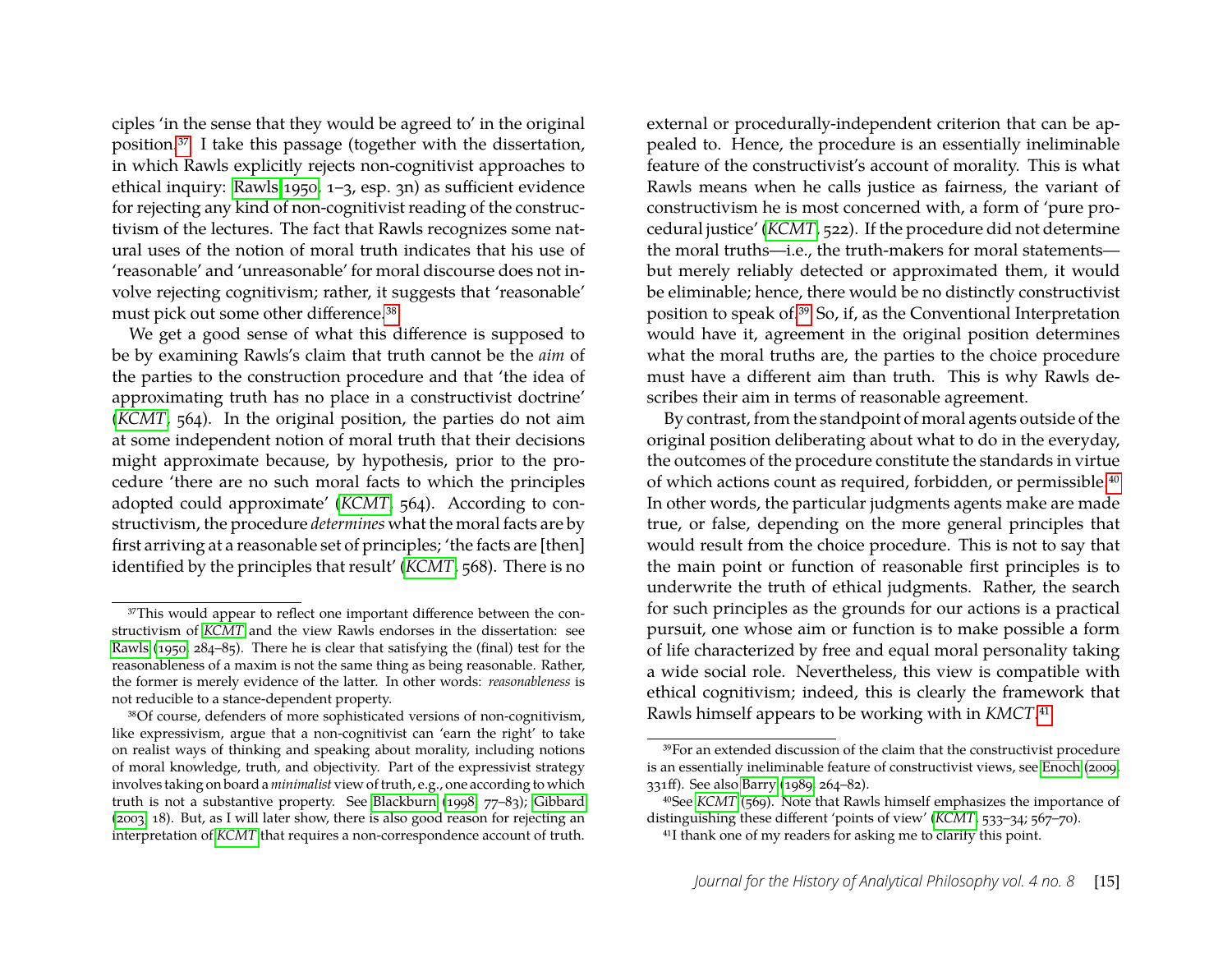#### **5.3. Kantian Constructivism as Stance-dependent Cognitivism**

But even if one accepts that the Kantian constructivism of the lectures involves an appeal to a form of cognitivism, one might still doubt other metaethical features attributed by the Conventional Interpretation. For instance, one might worry that a pure procedural conception of justice and morality does not count as a *stance-dependent* form of cognitivism. Stance-dependence would appear to be neither necessary nor sufficient for pure proceduralism.

For example, on a desire satisfaction theory of well-being, being *good for* someone is a stance-dependent property—one 'that exists only if some thing or state of affairs is made the object of an intentional psychological state (a stance),' viz., the agent's desire(s). But such a theory of well-being need not appeal to procedures[.42](#page-16-0) So stance-dependence alone is clearly not sufficient for pure proceduralism.

It is also not necessary. For example, we might imagine pure procedural justice in a particular context being realized by a series of fair coin flips. In this case, we may suppose that the outcome of the procedure is fair regardless of whether it is one that the parties would desire or choose or agree to. Moreover, even procedures that involve agreement or choice need not appeal to stance-dependence as an essential feature. Compare, for example, an actual legislative body that deliberates and makes laws. Even if one grants that the legislative process 'models' or 'represents' a particular deliberative standpoint, the validity of the legislative outcomes need not depend in an essential way on the actual psychological states (or stances) of the par-

ties to the agreement. Rather, this validity may merely depend on the satisfaction of superficial procedural conditions (e.g., the parties' exhibiting behavior that satisfies certain descriptions), not on anything 'in their heads' (i.e., their particular beliefs, desires, or expressions of will). So the pure procedural approach characterized above would appear to be neither necessary nor sufficient for the stance-dependence attributed by the Conventional Interpretation and that I claim is appealed to as part of the constructivist self-conception in moral theory.

Although there is nothing about pure proceduralism *per se* that requires or is entailed by stance dependence, the specific form of hypothetical proceduralism that Rawls describes in the lectures does, nevertheless, count as a form of stance-dependent cognitivism. The original position 'incorporates pure procedural justice at the highest level' (*[KCMT](#page-25-2)*, 523), but pure procedural justice alone does not amount to constructivism (compare [Barry 1989,](#page-23-6) 266). Rather, we only have constructivism when the procedure models, or represents, a particular conception of the person in a way that generates (i.e., *constructs*) the content of first principles[.43](#page-16-1) In the context of the original position, this involves specifying the principles that the more general and abstract moral ideal of free and equal personality taking a wide social role would commit one to. Nevertheless, constructivism is not reducible to a form of coherentism, one that merely involves bringing our antecedent beliefs about freedom and equality into reflective equilibrium.

Whereas 'general and wide reflective equilibrium' plays an important role when we are at the final stage of comparing and evaluating the candidate moral conceptions that we, as theorists, have explicated, it would be a mistake to think that the original position is merely a heuristic for bringing our intuitions at var-

<span id="page-16-0"></span><sup>42</sup>While it is true that sophisticated versions of a desire satisfaction theory might appeal to one, or another, form of idealization and this typically *does* take a procedural characterization, this is not the case for views that rely on actual or present desires. Thanks to an anonymous referee for helping me to clarify this point.

<span id="page-16-1"></span><sup>43</sup>Rawls calls the original position a 'mediating model conception'. By this, he means that it is 'a device of representation used to connect the conception of the person with definite principles of justice' (*[KCMT](#page-25-2)*, 533–34).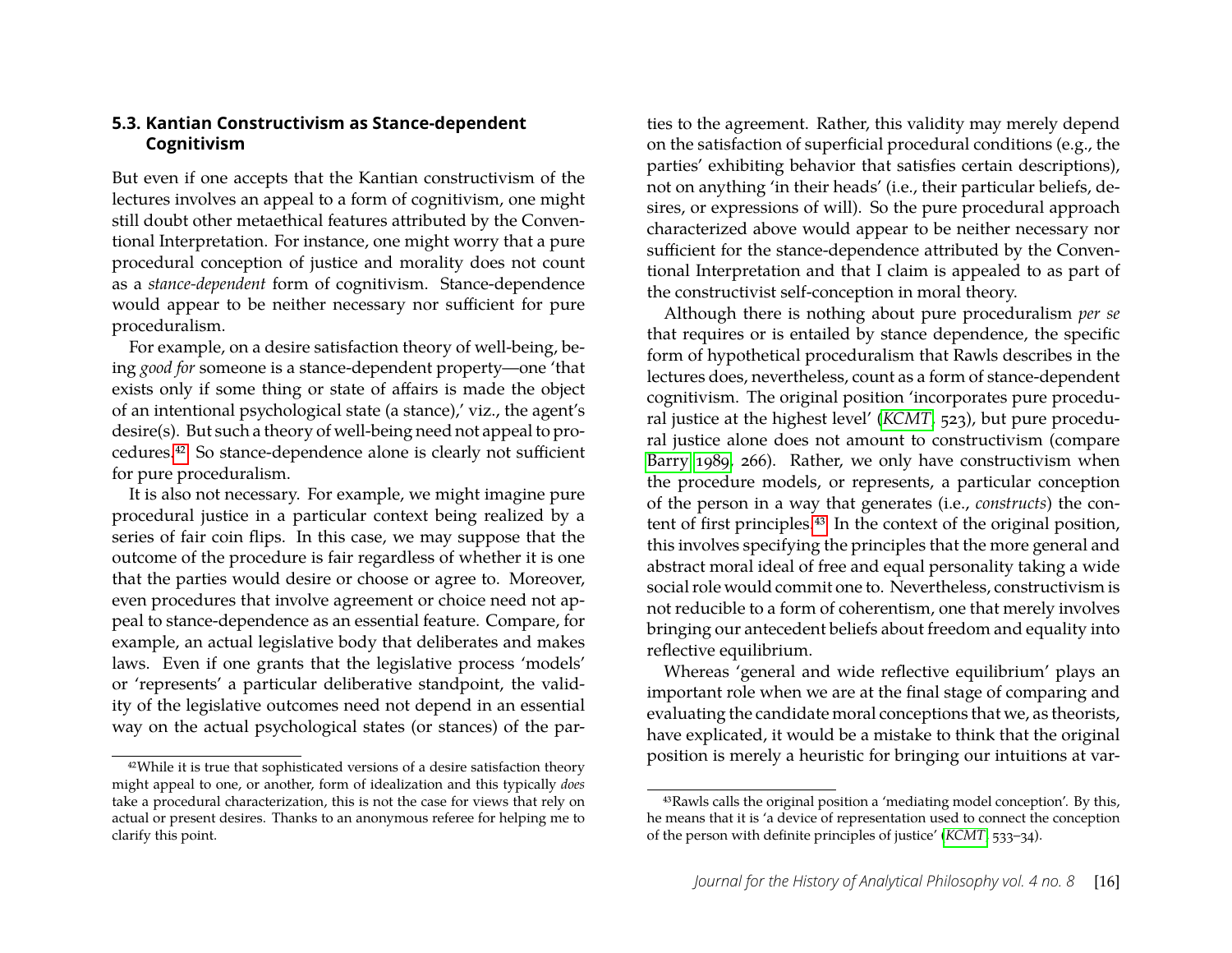ious levels of generality into reflective equilibrium. Reflective equilibrium is not directly appealed to within the original position as a way of specifying the content of first principles. Mere reflection on abstract moral ideals, like free and equal moral personality or full autonomy, is not sufficient for this task; rather, the theorist must construct, or generate, the content of first principles by working through the procedure hypothetically[.44](#page-17-0) Because our hypothetical agents of construction are characterized in terms of the moral psychology they posses, we determine the content of first principles by imagining what persons with such sensibilities would commit themselves to, i.e., what volitional *stances* they would bear toward various possible sets of principles. It is for this reason that a constructivist form of pure proceduralism represents a *stance-dependent* cognitivism.

#### **5.4. Kantian Constructivism and Truth as Correspondence**

This brings us to the last worry that I will consider. According to this objection, one might grant stance-dependence and yet deny that Kantian constructivism appeals to an account of truth as correspondence with the facts. The main argument for thinking this is that, if Kantian constructivism included truth as correspondence, this would involve controversial ontological commitments. But Rawls explicitly rejects such commitments. So, Kantian constructivism should not involve any appeal to truth as correspondence. To be clear, I do not believe that the text requires that we characterize Kantian constructivism as appealing to truth as correspondence. The available textual evidence is underdetermined on this point and would appear compatible with a reading of constructivism that is agnostic on the question of truth or even readings that appeal to a minimalist, or

<span id="page-17-0"></span> $44$ Barry [\(1989,](#page-23-6) 271–82) argues that, otherwise, constructivism would be indistinguishable from intuitionism, understood in a broad sense.

otherwise deflationary, conception of truth. However, as I will show, the available evidence is *also* compatible with a correspondence conception of truth; Rawls's worries about metaphysics are actually much narrower in their scope. In fact, I would argue that including such a characterization would better serve to accentuate the contrast that Rawls intends to draw between constructivism and rational intuitionism than rival conceptions would.

There are two plausible rival interpretations that I need to respond to here, both of which take the argument above as motivation for attributing a non-correspondence account of truth to the constructivism of *[KCMT](#page-25-2)*. Each of these rivals would have us suppose that the nature of truth in morality is different from the nature of truth in other discourses and that Rawls's use of the term 'reasonable' is a way of marking this difference. Although both of these views are interesting and plausible, in the sense that they describe paths Rawls could have taken, I will show that they each fail to take account of the evidence and, in particular, the project in moral theory that Rawls is pursuing in the lectures.

According to the first, advanced by David Brink, the Rawls of *[KCMT](#page-25-2)* maintains a coherentist theory of truth for morality, though not for other discourses.<sup>45</sup> On this view, the term 'reasonable' flags an ontologically minimal, *epistemic* conception of truth for morality—one that takes the truth of a moral statement to be what would be believed in reflective equilibrium, not correspondence with the facts. Brink argues that ideals of moral personality are underdetermined in a way that underdetermines theory choice in ethics [\(Brink 1989,](#page-23-4) 315). In particular, the ideal of free and equal moral personality admits of different interpretations; these different interpretations support differ-

<span id="page-17-1"></span><sup>4</sup>[5Brink](#page-23-4) [\(1989,](#page-23-4) 305, 307, 310–12 ). Michael Lynch is sympathetic to this kind of view in general and cites Brink's interpretation of *[KCMT](#page-25-2)* in particular. See [Lynch](#page-24-22) [\(2009,](#page-24-22) 165ff).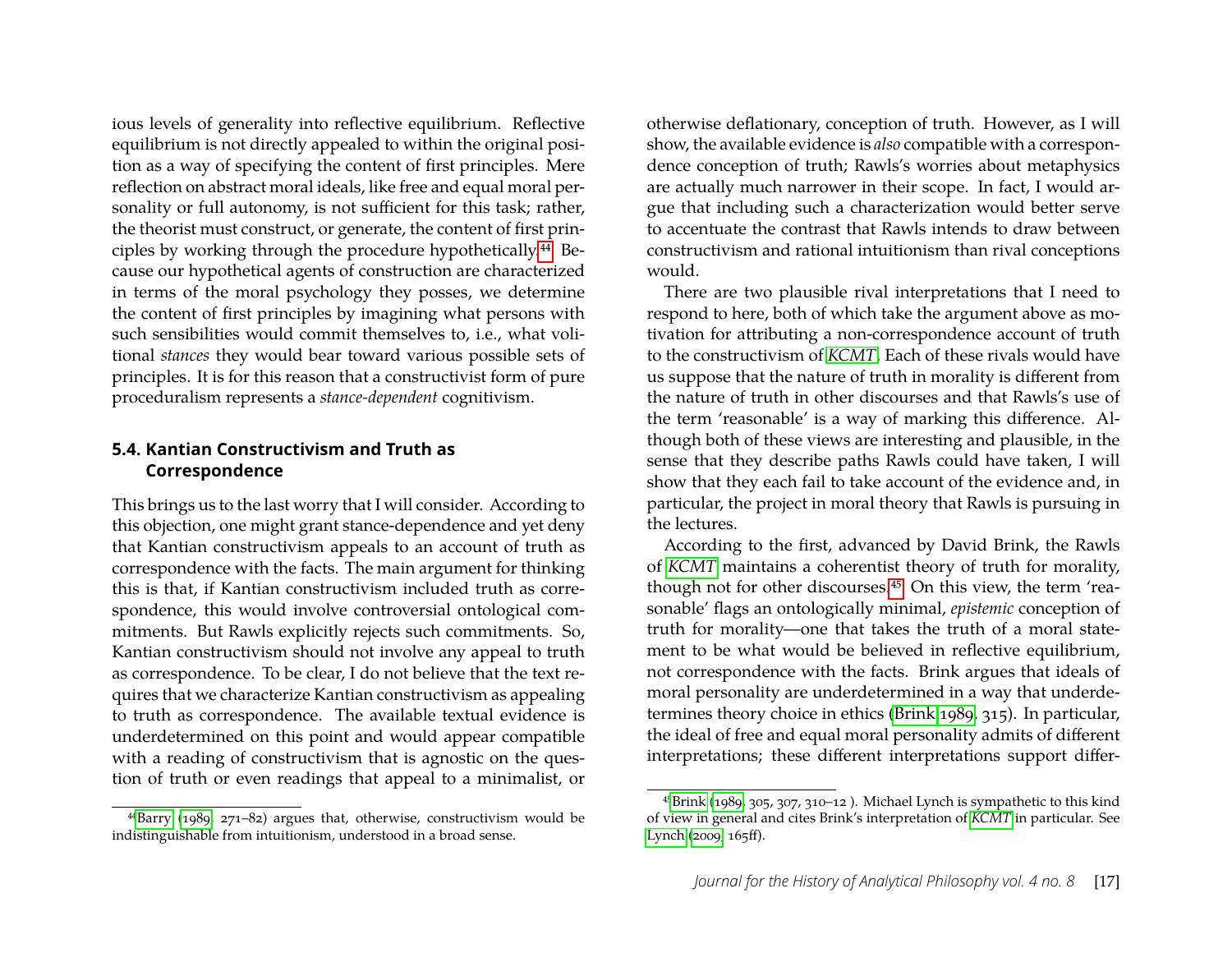ent sets of first principles. But, because the ideals themselves are insufficiently detailed to adjudicate disputes between their competing interpretations, we are also unable to adjudicate disagreements about first principles. Brink takes Rawls's solution to this problem to be to relativize moral truth to the beliefs, both moral and non-moral, that we possess—including 'those moral beliefs about persons on which such theories depend (evidentially)' [\(Brink 1989,](#page-23-4) 315, cf. 305). In other words, a coherentist theory of moral truth is a response to a metaphysical worry about indeterminacy at the level of ideals of moral personality.

Despite its attractions, Brink's rational reconstruction fails to make sense of the textual evidence in three ways. First, Rawls explicitly denies that his view in *[KCMT](#page-25-2)* relies on a different theory of truth for morality.

Furthermore, it is important to notice here that no assumptions have been made about a theory of truth. A constructivist view does not require an idealist or verificationist, as opposed to a realist, account of truth. (*[KCMT](#page-25-2)*, 565–66)

I take this passage, together with others in the vicinity, to provide good evidence for rejecting the view that the nature of moral truth differs from truth in other discourses[.46](#page-18-0) Moreover, it is natural to read the second sentence as saying that constructivism is, at the very least, compatible with a 'realist' account of truth, by which I take him to mean a correspondence theory.

Second, nowhere in the lectures does Rawls assert that constructivism is a response to metaphysical indeterminacy or that ideals of moral personality are underdetermined in a way that underdetermines theory choice in ethics. In fact, he regularly

speaks of justice as fairness as presenting 'the most reasonable' set of principles for the practical task at hand (*[KCMT](#page-25-2)*, 517, 519, 534, 541, 547, 554, 569–70). He also explicitly allows for the possibility 'that constructivism is compatible with there being, in fact, only one most reasonable conception of justice' (*[KCMT](#page-25-2)*, 570) or a 'single most reasonable conception' (*[KCMT](#page-25-2)*, 569). Moreover, considering that the constructivism of the lectures is presented within the framework of moral theory, we should not expect Rawls to take a stand on determinacy or objective truth.<sup>47</sup> Again, the second sense in which moral theory is independent is that it sets these kinds of questions aside until a later stage when we have a firmer grasp of how rival conceptions of moral sensibility compare (see [Rawls 1974–75,](#page-25-20) 7, 9).

Third, and lastly, it is interesting to note that Brink's argument takes as its starting point the same observation I appealed to above: that the general and abstract ideals of moral personality that Rawls starts out with are insufficient for specifying determinate content for first principles. However, there I argued that this is only a problem if one undersells the role of the original position in generating content and, instead, takes Rawls to be assuming a kind of coherentism, one according to which the original position is a heuristic for bringing our intuitions at various levels of generality into reflective equilibrium. That Brink attributes coherentism to Rawls in the lectures suggests that he does not to fully appreciate what Rawls has in mind when he describes the original position as incorporating pure procedural justice at the highest level—in particular, that he intends the original position to specify and generate the content of

<span id="page-18-0"></span><sup>46</sup>Brink acknowledges this passage but argues that Rawls is only rejecting an epistemic ('antirealist') theory of truth for *non-moral* statements [\(1989,](#page-23-4) 310– 11), hence, supporting his truth pluralist reading. Brink, however, does not take into account Rawls's restatement of these claims at *[KCMT](#page-25-2)* (569). There, *pace* Brink, it is clear that Rawls intends his claims to apply to the nature of moral truth, as well.

<span id="page-18-1"></span><sup>47</sup>Here I mean a stand from within the broader theoretical perspective of moral philosophy. Although Rawls's account of Kantian constructivism is underdetermined with respect to the specific nature of truth (i.e., whether this characterization involves a correspondence theory or its rejection), there is nothing about moral theory *per se* that would count against individuating rival conceptions of moral personality in terms of their specific views about the nature of moral truth.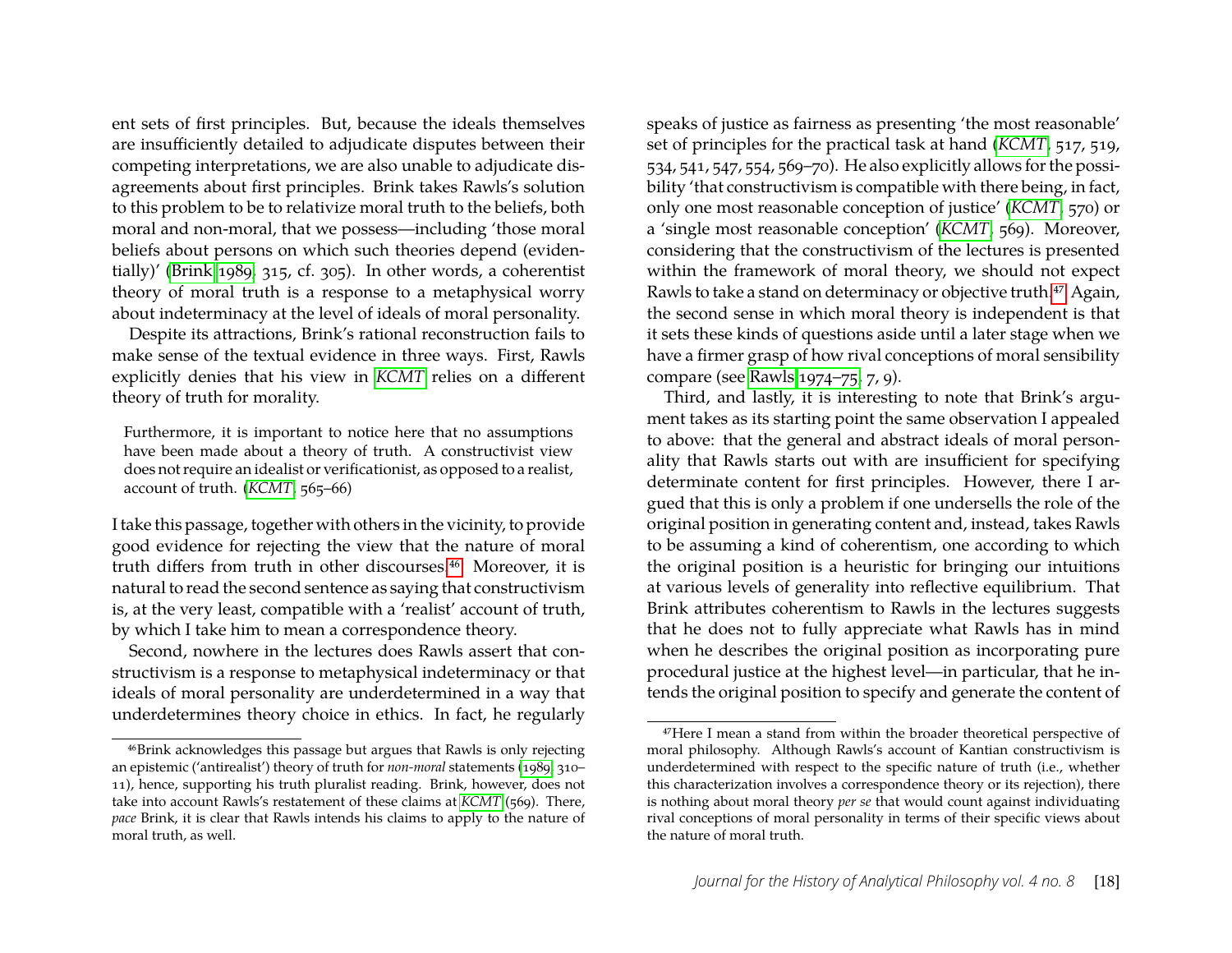first principles in a way that goes beyond an appeal to reflective equilibrium.

According to a second interpretation, the constructivism of the lectures is to be understood as a form of cognitivism, in the sense of allowing for a kind of practical *knowledge*, but not one that is grounded in a theoretical conception of truth, correspondence or otherwise[.48](#page-19-0) The advocates of this interpretation would object that, if we assumed the latter, such a view would fail to capture what is special about the Kantian distinction between practical and theoretical reason. This is where they would argue that the Conventional Interpretation (and, in turn, my appeal to such a view as part of the constructivist self-conception in moral theory) gets things wrong. It involves an *ontologically-based account of practical reason* at the level of secondary principles and moral judgments [\(Bagnoli 2013a\)](#page-23-2). That is, at this level, it would characterize the task of practical reason in terms of identifying facts (albeit stance-dependent ones) and then applying this knowledge in practical deliberation. But here these opponents would argue that, to the extent that such an account relies on facts external to the activity of practical reason itself, it will be at odds with a Kantian account of the autonomy of practical reason and, consequently, fail to accommodate the bindingness and categorical authority of moral judgments [\(Korsgaard 2003\)](#page-24-4). What's more, these opponents might claim that such a view would be at odds with Rawls's own rejection of methods that conceive of moral justification as an epistemological problem and not a practical one (*[KCMT](#page-25-2)*, 554–55, see also 518–59). Hence, we should read Rawls's substitution of 'reasonable' for 'truth' as intended to capture this difference between practical and theoretical reason and their respective conceptions of objectivity and knowledge.

Although a more thoroughgoing constructivism about practical reason may turn out to represent a more promising way of capturing what is distinctive about the constructivist challenge to traditional approaches in metaethics, this is decidedly not the characterization of constructivism one finds in *[KCMT](#page-25-2)*. While Rawls is clearly critical of methods that conceive of moral justification in purely epistemological terms and that, consequently, employ only a 'sparse notion of the person, founded on the self as knower' (*[KCMT](#page-25-2)*, 560, see also 571), it is also clear that he intends these comments to be restricted to the determination of the content of first principles—and not to every application of practical reason. And, as I have already explained, this much is perfectly compatible with the Conventional Interpretation and Rawls's own appeal to such a view from within moral theory.

One could argue that the view in *[KCMT](#page-25-2)* would be more coherent if it characterized every application of practical reason as it does the determination of the content of first principles—i.e., without appealing to any special ontology (stance-dependent or otherwise). Whether this is the case, however, depends on what it means to be external to the activity of practical reason itself and whether the stance-dependent truth-makers generated by the construction procedure count as external in this sense. Settling these questions would take us beyond the scope of the current essay. More importantly, this would also appear to be unnecessary.

Despite the popularity of such a view amongst contemporary defenders of Kantian constructivism, there is good textual evidence for thinking that Rawls does not share it. It is again worth noting that the dissertation is an underappreciated resource in this respect. I will conclude by briefly presenting Rawls's worries about metaphysics, as stated in the dissertation, and arguing that they in no way undermine the Conventional Interpretation

<span id="page-19-0"></span><sup>48</sup>Although, to my knowledge, this characterization of constructivism has not been offered as an interpretation of the lectures, it has been defended independently in [Engstrom](#page-23-9) [\(2013\)](#page-23-9) and [Bagnoli](#page-23-2) [\(2013a\)](#page-23-2). While [Korsgaard](#page-24-4) [\(2003\)](#page-24-4) explicitly rejects a knowledge-based conception of constructivism, familiar readers will recognize obvious parallels between the view developed there and the second interpretation I have in mind here.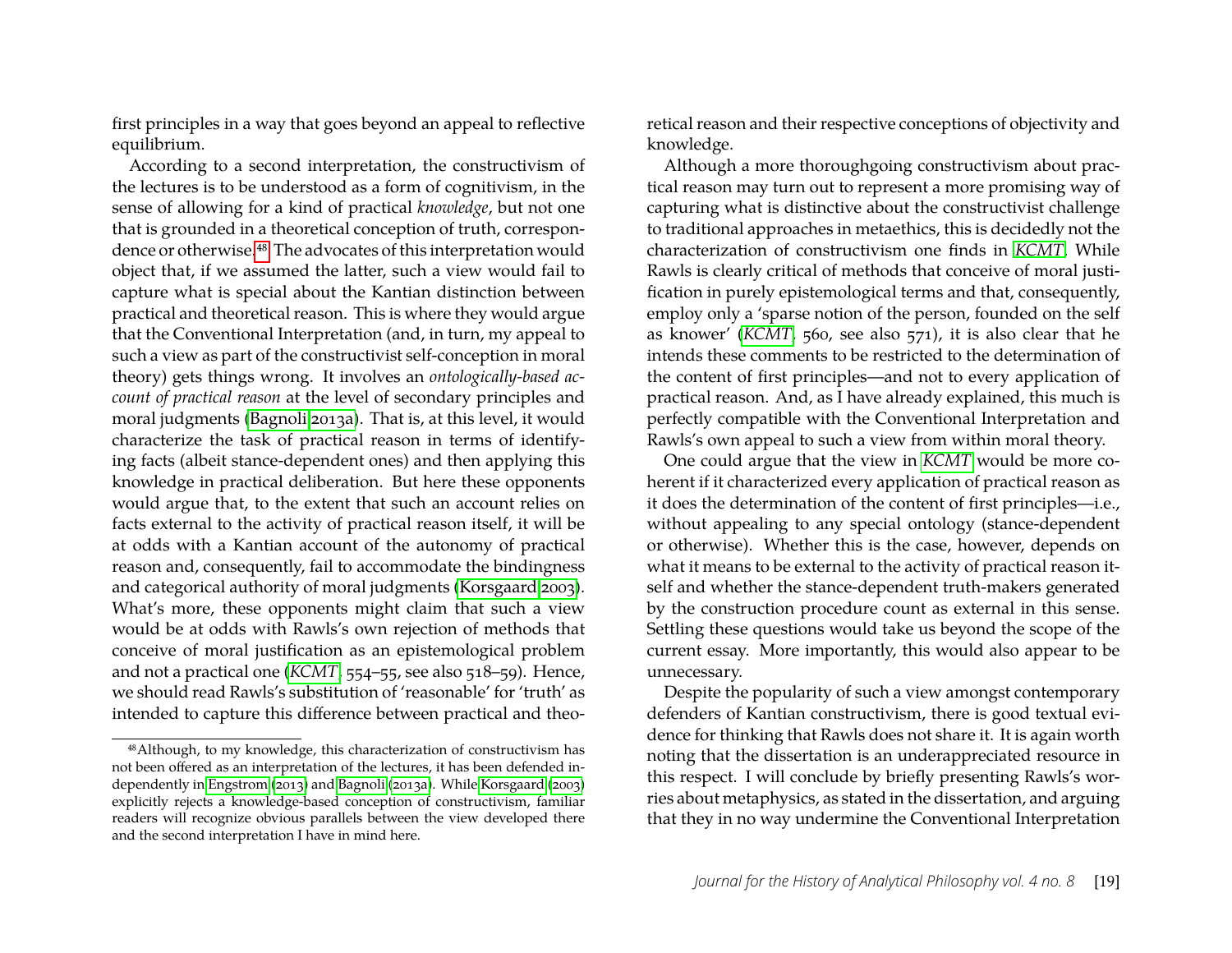or the plausibility of a correspondence theory of truth for morality.

Rawls is explicit in the dissertation that his apprehension concerns metaphysics in a relatively narrow sense[.49](#page-20-0) In particular, he thinks it is a mistake to justify ethical judgments by 'appeal to exalted entities' [\(Rawls 1950,](#page-25-21) 318–20). Although he lists a number of different candidates for such entities from the historical record (including divine commands, the General Will, *Weltgeist*, Humean moral sense, Kantian transcendental psychology, perfectionist human nature: see [Rawls 1950,](#page-25-21) 320–27), he would appear most concerned to respond to the kind of non-naturalist ethical realism one finds in the works of G. E. Moore, W. D. Ross, and C. D. Broad [\(Rawls 1950,](#page-25-21) 279–83, 327n).

The problem with all such views, according to Rawls, is that the justificatory arguments they present fail to appreciate the special authority of ethical judgments. Each, in their own way, involves deferring to an external source of authority, 'such and such an entity, in its nature or behavior, sanctions so and so, therefore, so and so ought to be' [\(Rawls 1950,](#page-25-21) 319). But Rawls objects that this would violate Hume's Law—since, on all such views, an 'ought' is inferred from an 'is'. The 'deeper' problem with this, as Rawls explains, is that such a violation conflicts with the conception of the person as free and autonomous.

The actual separation of the 'is' and the 'ought,' though embodied in the logic of everyday language, actually has this deeper root: namely, to keep the collective sense of right free from being necessitated to adopt any criteria of right and wrong except those to which it freely consents. Nothing that is, simply because it is, ought to be, no matter what how [sic] exalted it may be; what ought to be is only decided by what the collective sense of right freely and spontaneously believes ought to be as this fact is shown by its conformity to justifiable principles. [\(Rawls 1950,](#page-25-21) 319–30)

It is clear from this and other nearby passages that Rawls's worry only concerns an appeal to certain kinds of metaphysical views (see also [Rawls 1950,](#page-25-21) 330), ones according to which the source of authority is external to 'what the collective sense of right freely and spontaneously believes.' Rawls explicitly makes exception for views that justify ethical judgments by appeal to facts about what would be accepted by someone possessing and exercising the relevant moral personality.

The view here may be stated as follows: ethical principles are 'metaphysikfrei' with respect to all of what is, or may be, *except that portion of ascertainable fact which is expressed by saying that they are accepted by reasonable men after criticism and reflection, and in the light of their common sense judgments*. . . Thus the dichotomy between what is, and what ought to be, is here maintained. The interpretation put upon it is simple but important: it registers our determination not to be intimidated by power; it records our effort to make the collective sense of right the final test of right and wrong. [\(Rawls](#page-25-21) [1950,](#page-25-21) 334–35, emphasis added)

Rawls does not reject appeal to all facts or truth-makers, only the 'exalted' ones.<sup>50</sup> Whereas any appeal to facts will involve some form of ontological commitment, Rawls is only worried about the positing of a special class of entities, along the lines of a non-naturalist ethical realism or a divine command theory. By contrast, it is not obvious that the kinds of facts, or truthmakers, that Rawls appeals to here in the dissertation, or later in the lectures, requires any such special ontology. Rather, all that is required are facts about moral psychology and persons who regard themselves in certain ways. This much would appear to

<span id="page-20-0"></span><sup>49</sup>Weithman would appear to agree with this claim, though he also thinks 'it would miss the point Rawls is trying to make' [\(2010,](#page-25-12) 34). Again, I do not think that Rawls intended to focus on these metaphysical aspects of Kantian constructivism, but I do think that they are essential for understanding the view he presents in the lectures.

<span id="page-20-1"></span><sup>50</sup>Earlier Rawls explains that '*metaphysikfrei'* does not mean independent of all facts, but 'valid irrespective of the truth or falsity of a particular body of empirical and metaphysical propositions which, in each case, to be precise, should be specified' [\(Rawls 1950,](#page-25-21) 135–36).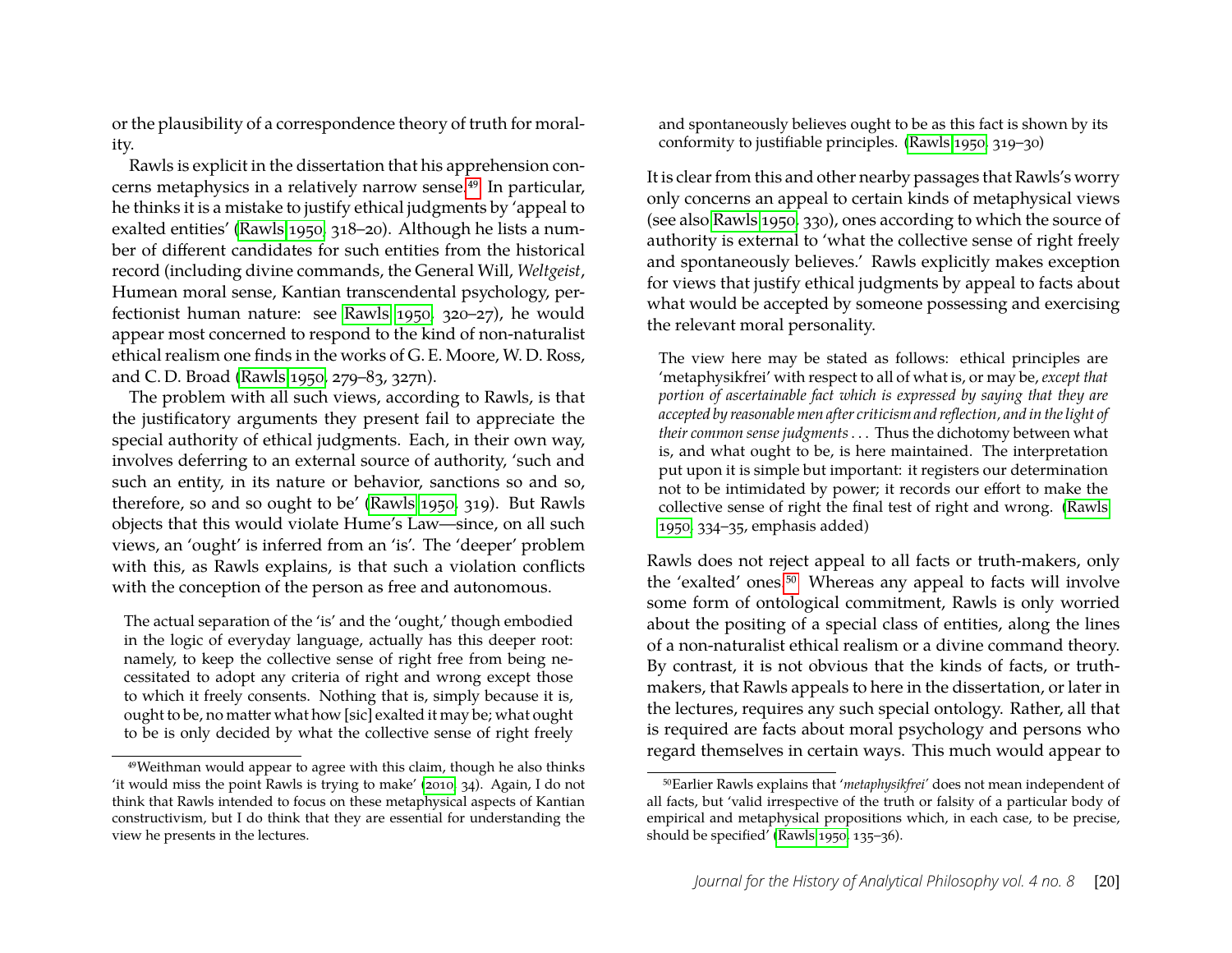be fully accounted for by a naturalistic ontology. This is just to say that Rawls's worries about metaphysics and authority are perfectly compatible with an appeal to the Conventional Interpretation of Kantian constructivism. They in no way require the kind of metaphysical quietism Rawls presents in *[PL](#page-25-17)*, nor even the more thoroughgoing, and ontologically non-committal, constructivism about practical reason that is preferred by some contemporary Kantians. In other words, the available textual evidence in no way rules out or undermines a characterization of constructivist moral personality that involves appeal to a correspondence theory of truth.

Moreover, there is even some reason for thinking that such a characterization would better serve Rawls's aim of contrasting the constructivist self-conception with that of rational intuitionism. Recall that Rawls distinguishes constructivism from rational intuitionism by appealing to an explanatory notion of priority—one that concerns the kinds of facts that *explain* why moral statements are true or false. This priority relation would appear best accounted for from within the framework of a correspondence theory of truth. Although we may assume that any plausible view of truth must be able to accommodate the stancedependence/independence distinction at the level of properties or concepts, it is doubtful that any non-correspondence theory would support assigning this distinction a substantive role in explaining *the truth* of moral principles.<sup>51</sup> For example, if Rawls assumed a minimal view of truth—one that did not involve any substantive explanation of what it is for a statement to be true, then it would be unclear how Rawls could coherently appeal to this kind of priority. On such an account, the contrast between rational intuitionism and constructivism would appear lost.<sup>52</sup> In response, one may retreat to the position that the lectures are simply underdetermined on this point and that the best interpretation is a kind of agnosticism about truth. Such an interpretation is certainly compatible with the textual evidence. Nevertheless, this view is neither forced upon us by the text nor does it underscore the contrast between the constructivist's and intuitionist's forms of self-regard to the same extent that the correspondence theory arguably would.

#### <span id="page-21-0"></span>**6. Conclusion:** *KCMT* **Resituated**

I have laid out the best possible case for reading the constructivism of *[KCMT](#page-25-2)* as appealing to a stance-dependent, cognitivist success theory at the level of moral theory. I have presented evidence that speaks for this claim, as well as evidence that cuts against it. The two biggest challenges to my interpretation are, on the one hand, Rawls's apparent disavowal of moral truth and, on the other hand, his apparent disavowal of metaethics. In response to the first challenge, I have argued that Rawls is best understood as introducing 'reasonable' as a way of flagging a difference in the nature of the truth-makers for moral statements.

<span id="page-21-1"></span><sup>51</sup>But why think that the relevant explanatory contrast concerns truth and not the properties themselves? For example, a commitment to minimalism would still allow one to distinguish views according to which the instantiation of a moral property, like wrongness, is explained by its dependence on stances from those according to which it is explained by stance-independent facts. Rawls could have presented the contrast this way, but this is not the contrast we get in *[KCMT](#page-25-2)* or any of the other texts in which Rawls discusses rational intuitionism. As I have already established, Rawls's takeaway from Kant is that rational intuitionism gives the wrong account of *why moral statements are true or false* (again, compare [1989,](#page-25-16) 95–96.); the criticism is not that it unnecessarily or mistakenly relies on a substantive notion of truth. Hence, the contrast we

get in *[KCMT](#page-25-2)* is best read as concerning moral *truth* as explanandum, not moral properties or concepts.

<span id="page-21-2"></span><sup>52</sup>Note, again, that Rawls also explicitly rules out an epistemic conception of truth for morality (*[KCMT](#page-25-2)*, 565–56). Rawls's reason for voicing this rejection is that some commentators have interpreted Kant's moral theory as requiring such an alternative. Rawls both rules out that the nature of moral truth differs from theoretical truth and flags a potential point of divergence between his constructivism and Kant's—should such an interpretation of Kant prove correct.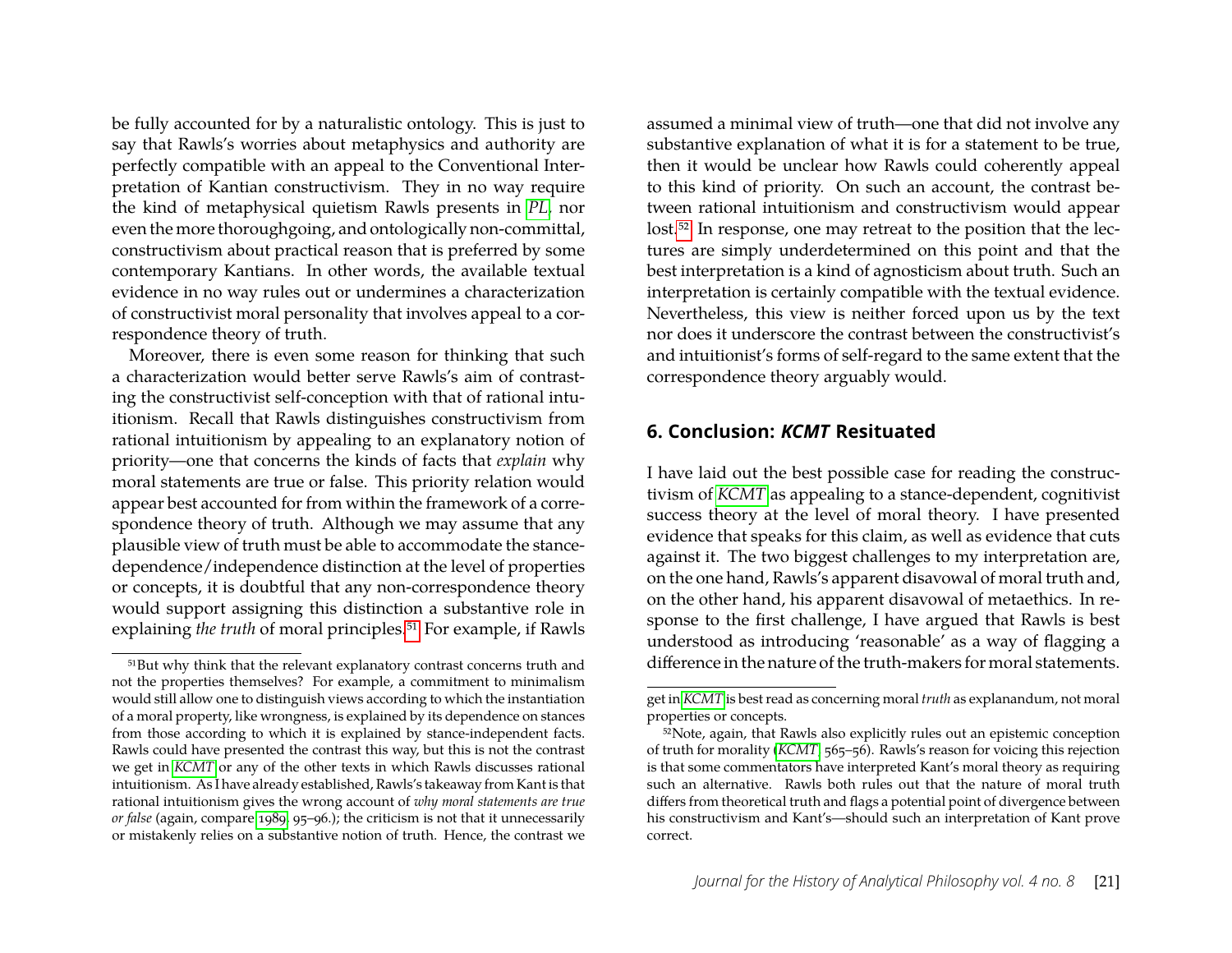On my reconstruction, Rawls does not reject the claim that moral statements are truth-apt or, alternatively, accept the claim that truth has a different nature in moral discourse. In response to the second objection, I have argued that, despite worries about exalted entities and countervailing evidence in later work, the constructivist self-conception Rawls presents in *[KCMT](#page-25-2)* is best read in terms of the Conventional Interpretation and not as a species of metaethical quietism or, alternatively, a form of cognitivism that grounds practical knowledge without ontological commitment.

The interpretation I have defended is conventional in the sense that it attributes to *[KCMT](#page-25-2)* a common way of understanding the metaethical features appealed to in Kantian constructivism. But there are also two important senses in which the reading of the lectures I have presented is anything but conventional.

First, on my interpretation, there is a way in which the Conventional Interpretation gets things wrong. Although Kantian constructivism involves the metaethical features one finds in the Conventional Interpretation, it is neither reducible to these features nor does it theoretically commit one to these views outside of the perspective of moral theory. It is not reducible to these features because moral theory is not primarily concerned with metaethics; rather, these features only enter into a characterization of constructivism indirectly, as part of the description of the constructivist self-conception and the form of self-regard they contribute to. It does not theoretically commit one to the Conventional Interpretation because, regardless of one's views in moral theory, it is possible to hold any number of positions in metaethics. Again, however, this is not to say that one's views in moral theory have *no* bearing on one's views in moral philosophy, more broadly. Indeed, Rawls is keen to stress the mutual dependence of our beliefs at all levels of generality, concerning all parts of philosophy.

Second, the reading I have defended requires that we radically resituate the role of the lectures in the development of Rawls's

thinking. To the extent that philosophers have ventured to comment on the role of the lectures in Rawls's broader corpus, they almost uniformly describe them as a 'transitional stage' between *[TJ](#page-25-19)* and *[PL](#page-25-17)*[.53](#page-22-0) And, of course, it is easy to see why. The lectures were delivered in 1980, nine years after the first publication of *[TJ](#page-25-19)* and thirteen years prior to *[PL](#page-25-17)*. There is also considerable overlap across these three texts in Rawls's presentation of justice as fairness. Those who argue that the lectures draw out and make explicit certain inconsistencies in Rawls's argument for the stability of justice as fairness make a very convincing case [\(Freeman](#page-24-15) [1999,](#page-24-15) [2007;](#page-24-16) [Weithman 2010\)](#page-25-12). Nevertheless, if what I have argued is correct, the real significance of the lectures is better appreciated in relation to an altogether different set of texts. *[KCMT](#page-25-2)* marks the culmination of Rawls's response to Sidgwick and the development of his views on moral theory, work that started in his doctoral dissertation and that received further expression and refinement in 'Outlines of a Decision Procedure' and 'The Independence of Moral Theory'. This project surely extends beyond these works, informing Rawls's contribution to the history of philosophy, as well as *[TJ](#page-25-19)* and *[PL](#page-25-17)*. But its core is to be found in these four texts. It is finally in *[KCMT](#page-25-2)* that one can fully appreciate Rawls's critique of *[Methods](#page-25-13)* and see the structure of and possibilities for an approach to moral theorizing that assigns primacy to conceptions of moral personality.

<span id="page-22-0"></span> $53$ Freeman [\(1999,](#page-24-15) ix) is most explicit about this; see also his [\(2007,](#page-24-16) 5–6). Although [Weithman](#page-25-12) [\(2010\)](#page-25-12) is not much concerned with *constructivism per se* (the term 'constructivism' only occurs twice: see 10, 266), there are ample references to the lectures which characterize the work as a stage of Rawls's transition from *[TJ](#page-25-19)* to *[PL](#page-25-17)* (see, e.g., 244–45, 247, 265–66, 270, 281–82, 284–85, 290–91). The one exception, as far as I am aware, can be found in [Barry](#page-23-6) [\(1989\)](#page-23-6). Barry is not explicit on this point, in part because his real focus is on *[TJ](#page-25-19)*, but he does suggest that he would be sympathetic to the line I take here when he writes: 'As a matter of intellectual biography, *A Theory of Justice* may be seen as a point of transition between the coherentism of Rawls's early article (based on his Ph.D. dissertation) "Outline of a Decision Procedure for Ethics," dating from twenty years before the book, and the constructivism of the Dewey Lectures and subsequent articles' (278–79).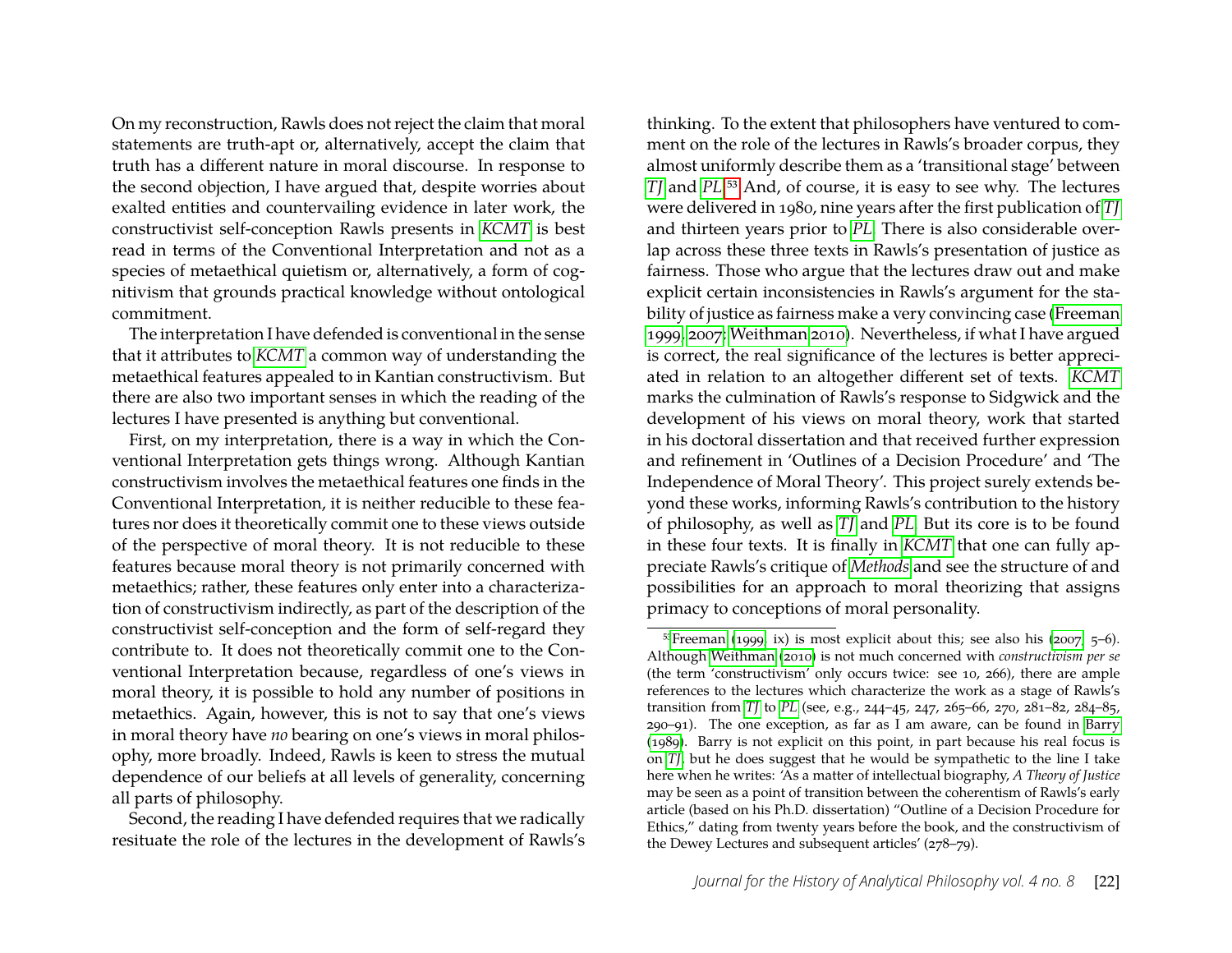#### **Acknowledgements**

I would like to thank Nicholas Sturgeon, Michelle Kosch, and Terence Irwin for reading and commenting on a very early version of this paper, as well as Matti Eklund and Douglas Edwards for their invaluable feedback on the part of my discussion concerning the nature of truth in *[KCMT](#page-25-2)*. I would also like to acknowledge my debt to the two anonymous referees from this journal for their insightful readers' reports, which helped me to distill and clarify my central claim. Lastly, I am especially thankful to my good friends Daniel Koltonski and Jacob Klein for all of the philosophical criticism and comments they provided on this paper, as well as their general encouragement and support.

> **Nathaniel Jezzi** Lafayette College jezzin@lafayette.edu

#### **References**

- <span id="page-23-2"></span>Bagnoli, Carla, 2013a. 'Constructivism about Practical Knowledge.' In [Bagnoli](#page-23-10) [\(2013b\)](#page-23-10), pp. 153–82.
- <span id="page-23-10"></span>, ed., 2013b. *Constructivism in Ethics*. Cambridge: Cambridge University Press.
- <span id="page-23-6"></span>Barry, Brian, 1989. *A Treatise on Social Justice*, vol. I, *Theories of Justice*. London: Harvester-Wheatsheaf.
- <span id="page-23-7"></span>Blackburn, Simon, 1998. *Ruling Passions: A Theory of Practical Reasoning*. Oxford: Oxford University Press.
- <span id="page-23-3"></span>Brink, David, 1987. 'Rawlsian Constructivism in Moral Theory.' *Canadian Journal of Philosophy* 17: 71–90.
- <span id="page-23-4"></span>, 1989. *Moral Realism and the Foundations of Ethics*. Cambridge: Cambridge University Press.
- <span id="page-23-8"></span>Cohen, Joshua, 2009. 'Truth and Public Reason.' *Philosophy & Public Affairs* 37: 2–42.
- <span id="page-23-0"></span>Darwall, Stephen, Allan Gibbard and Peter Railton, 1992. 'Toward a Fin de siecle Ethics: Some Trends.' *Philosophical Review* 101: 115–89.
- <span id="page-23-1"></span>Dorsey, Dale, 2012. 'A Puzzle for Constructivism and How to Solve It.' In [Lenman and Shemmer](#page-24-23) [\(2012\)](#page-24-23), pp. 99–118.
- <span id="page-23-9"></span>Engstrom, Stephen, 2013. 'Constructivism and Practical Knowledge.' In [Bagnoli](#page-23-10) [\(2013b\)](#page-23-10), pp. 133–52.
- <span id="page-23-5"></span>Enoch, David, 2009. 'Can There Be a Global, Interesting, Coherent Constructivism about Practical Reason.' *Philosophical Explorations* 12: 319–39.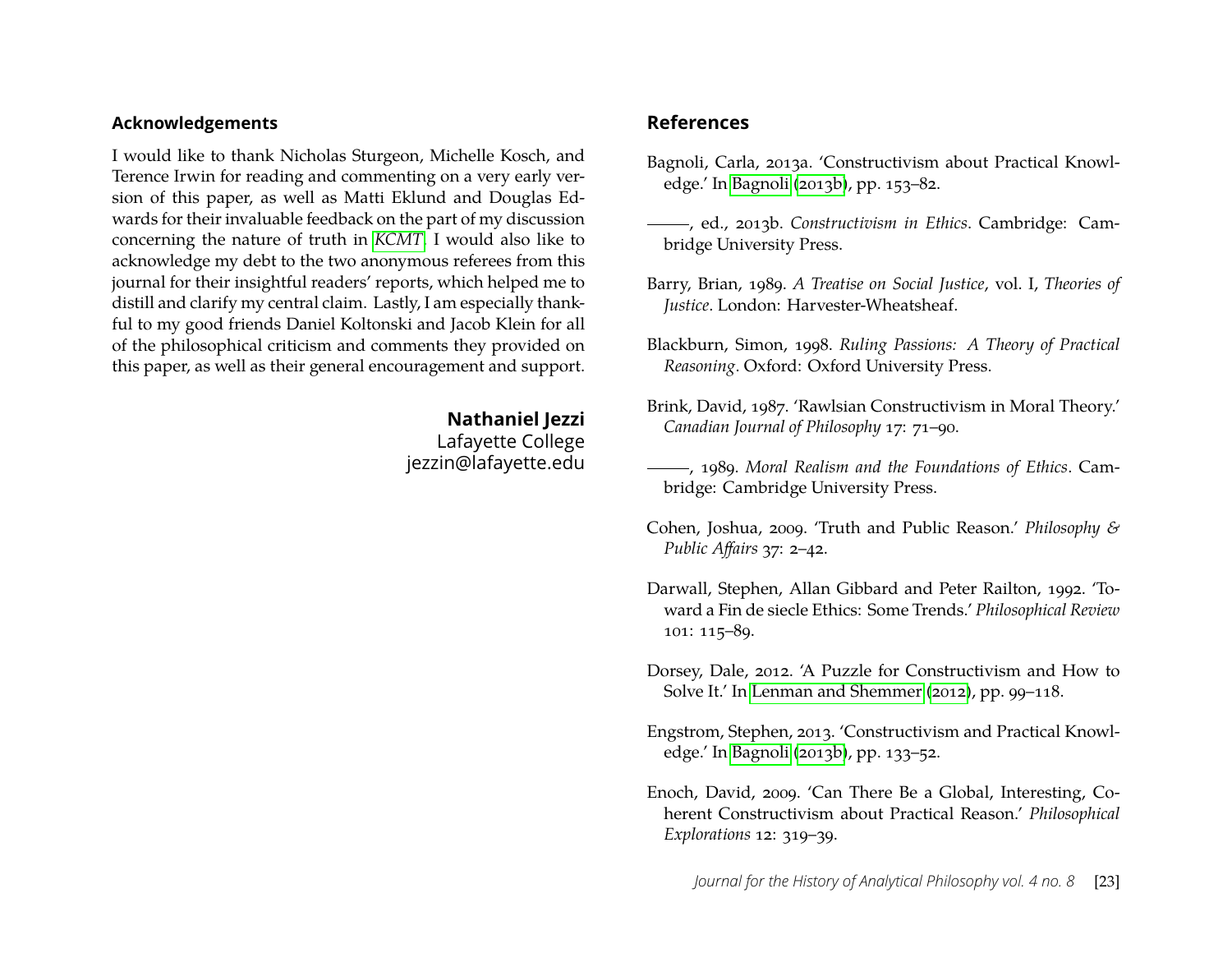- <span id="page-24-12"></span>Fitzpatrick, William, 2005. 'The Practical Turn in Ethical Theory: Korgaard's Constructivism, Realism and the Nature of Normativity.' *Ethics* 115: 651–91.
- <span id="page-24-15"></span>Freeman, Samuel, ed., 1999. *John Rawls: Collected Papers*. Cambridge, MA: Harvard University Press.
- <span id="page-24-24"></span>, ed., 2003. *The Cambridge Companion to Rawls*. Cambridge: Cambridge University Press.

<span id="page-24-16"></span>, 2007. *Justice and the Social Contract: Essays on Rawlsian Political Philosophy*. Oxford: Oxford University Press.

- <span id="page-24-18"></span>Galvin, Richard, 2010. 'Rounding Up the Usual Suspects: Varieties of Kantian Constructivism in Ethics.' *Philosophical Quarterly* 61: 16–36.
- <span id="page-24-11"></span>Gibbard, Allan, 1999. 'Morality as Consistency in Living.' *Ethics* 110: 140–64.
- <span id="page-24-17"></span>, 2003. *Thinking How to Live*. Cambridge, MA: Harvard University Press.
- <span id="page-24-0"></span>Hill, Thomas, 1989. 'Kantian Constructivism in Ethics.' *Ethics* 99: 752–70.
- <span id="page-24-10"></span>, 2011. 'Kantian Constructivism as Normative Ethics.' *Oxford Studies in Normative Ethics* 1: 26–50.
- <span id="page-24-14"></span>Hussain, Nadeem, 2012. 'A Problem for Ambitious Metanormative Constructivism.' In [Lenman and Shemmer](#page-24-23) [\(2012\)](#page-24-23), pp. 180–94.
- <span id="page-24-13"></span>Hussain, Nadeem and Nishi Shah, 2006. 'Misunderstanding Metaethics: Korsgaard's Rejection of Realism.' *Oxford Studies in Metaethics* 1: 265–94.
- <span id="page-24-19"></span>Irwin, Terence, 2009. *The Development of Ethics: A Historical and Critical Study*, vol. III. Oxford: Oxford University Press.
- <span id="page-24-5"></span>James, Aaron, 2007. 'Constructivism about Practical Reasons.' *Philosophy and Phenomenological Research* 74: 302–25.
- <span id="page-24-6"></span>, 2012. 'Constructing Protagorean Objectivity.' In [Lenman](#page-24-23) [and Shemmer](#page-24-23) [\(2012\)](#page-24-23), pp. 60–80.
- <span id="page-24-3"></span>Korsgaard, Christine, 1996. *The Sources of Normativity*. Cambridge: Cambridge University Press.
- <span id="page-24-4"></span>, 2003. 'Realism and Constructivism in Twentieth-Century Moral Philosophy.' *Journal of Philosophical Research* APA Centennial Supplement: 99–122.
- <span id="page-24-7"></span>LeBar, Mark, 2008. 'Aristotelian Constructivism.' *Social Philosophy and Policy* 25: 182–213.
- <span id="page-24-8"></span>Lenman, James, 2010. 'Humean Constructivism in Moral Theory.' *Oxford Studies in Metaethics* 5: 175–93.
- <span id="page-24-9"></span>, 2012. 'Expressivism and Constructivism.' In [Lenman and](#page-24-23) [Shemmer](#page-24-23) [\(2012\)](#page-24-23), pp. 213–25.
- <span id="page-24-23"></span>Lenman, James and Yonatan Shemmer, eds., 2012.*Constructivism in Practical Philosophy*. Oxford: Oxford University Press.
- <span id="page-24-22"></span>Lynch, Michael, 2009. *Truth as One and Many*. Oxford: Clarendon Press.
- <span id="page-24-21"></span>Mackie, J. L., 1977. *Ethics: Inventing Right and Wrong*. New York: Penguin Books.
- <span id="page-24-2"></span>Milo, Ronald, 1995. 'Contractarian Constructivism.' *Journal of Philosophy* 92: 181–204.
- <span id="page-24-20"></span>Moore, G. E., 1903. *Principia Ethica*. Cambridge: Cambridge University Press.
- <span id="page-24-1"></span>O'Neill, Onora, 1989. *Constructions of Reason: Explorations of Kant's Practical Philosophy*. Cambridge: Cambridge University Press.